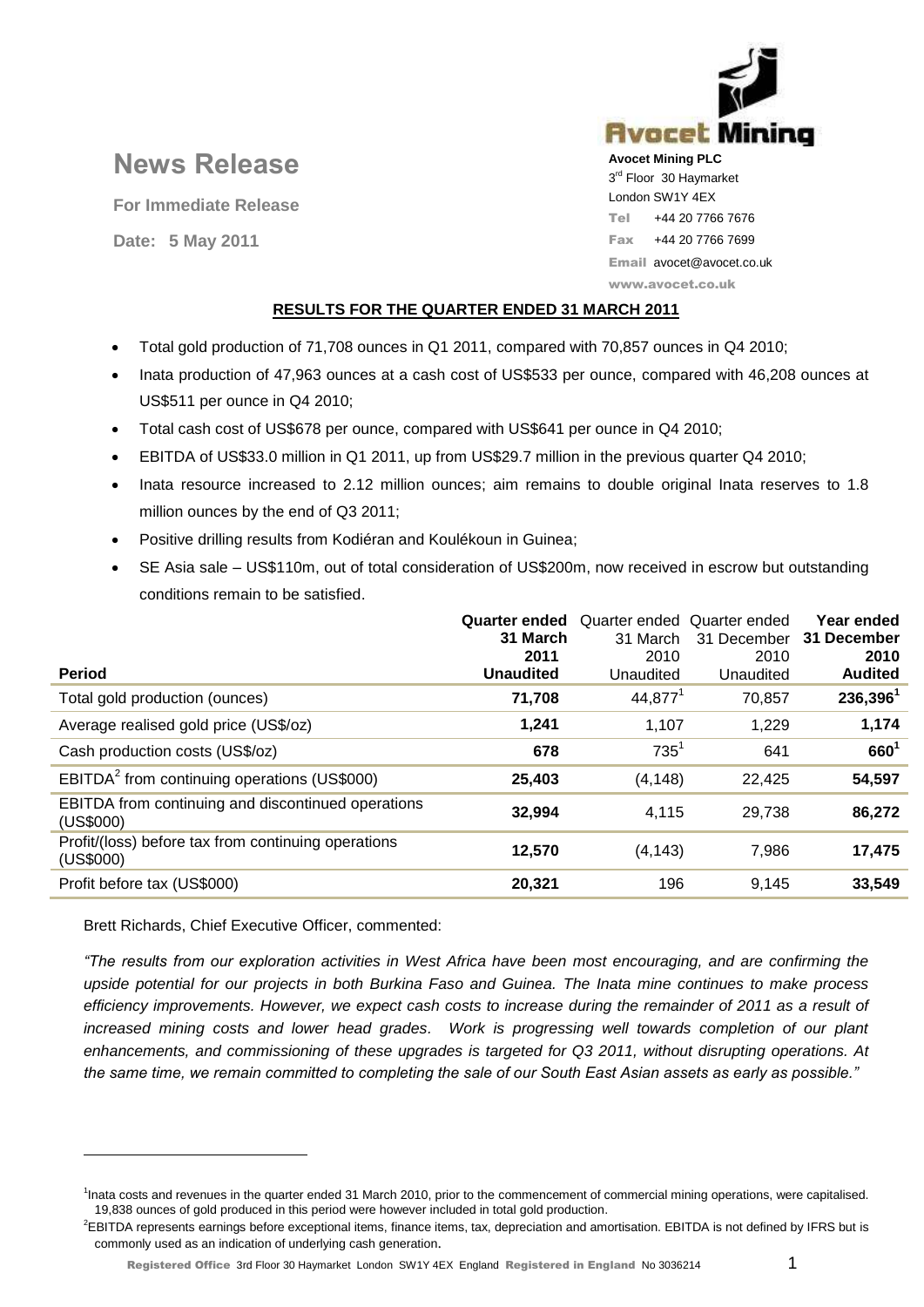Avocet Mining will host a conference call on **Thursday 05 May at 09:00am (London, UK time)** to update investors and analysts on its results. Participants may join the call by dialling one of the following three numbers, approximately 10 minutes before the start of the call.

From UK: (toll free) 0800 368 1895 From Norway: (toll free) 800 135 47 From rest of world: + 44 20 3140 0693 Participant pass code: 175331#

A live audio webcast of the call will be available on: <http://mediaserve.buchanan.uk.com/2011/avocet050511/registration.asp>

#### For further information please contact:

| <b>Avocet Mining PLC</b>                                                                                                           | <b>Buchanan</b><br>Communications             | <b>Ambrian Partners</b><br>Limited | J.P. Morgan Cazenove                       | <b>Arctic Securities</b>            | <b>SEB Enskilda</b> |
|------------------------------------------------------------------------------------------------------------------------------------|-----------------------------------------------|------------------------------------|--------------------------------------------|-------------------------------------|---------------------|
|                                                                                                                                    | <b>Financial PR Consultants</b>               | NOMAD & Joint<br><b>Broker</b>     | Lead Broker                                | Financial Adviser &<br>Market Maker | Market Maker        |
| Brett Richards, CEO<br>Mike Norris, FD<br>Hans-Arne L'orange,<br><b>EVP Business</b><br>Development & Investor<br><b>Relations</b> | <b>Bobby Morse</b><br><b>Katharine Sutton</b> | Samantha Harrison<br>Jen Boorer    | Michael Wentworth-Stanley<br>Neil Passmore | Arne Wenger<br>Petter Bakken        | Fredrik Cappelen    |
| +44 20 7766 7676                                                                                                                   | +44 20 7466 5000<br>+44 7872 604783           | +44 20 7634 4700                   | +44 20 7588 2828                           | +47 2101 3100                       | +47 21008500        |
| www.avocet.co.uk                                                                                                                   | www.buchanan.uk.com                           | www.ambrian.com                    | www.jpmorgancazenove.com                   | www.arcticsec.no                    | www.sebenskilda.no  |

# **Notes to Editors**

Avocet Mining PLC ("Avocet" or "the Company") is a gold mining company listed on the AIM market of the London Stock Exchange (Ticker: AVM.L) and the Oslo Børs (Ticker: AVM.OL). The Company's principal activities are gold mining and exploration in Burkina Faso (as 90 per cent owner of the Inata gold mine), Malaysia (as 100 per cent owner of the Penjom gold mine, the country's largest gold producer) and Indonesia (as 80 per cent owner of the North Lanut gold mine and Bakan project in North Sulawesi).

In December 2010 Avocet announced that it had signed a binding agreement for the conditional sale of its South East Asian assets to J&Partners L.P, a private company, for US\$200 million. The transaction with J&Partners will leave Avocet as a West African gold producer with a clear strategy for growth in that region. Further details can be found in the press release dated 24 December 2010 and in the Company's preliminary results statement for 2010, dated 22 February 2011.

### *Background to operations*

The Inata deposit presently comprises a Mineral Resource of 2.12 million ounces and a Mineral Reserve of 1.08 million ounces. Inata poured its first gold in December 2009 and has now reached a production rate in excess of 13,500 ounces per month. Other assets in West Africa include exploration permits in Burkina Faso (the most advanced being the Souma trend at Bélahouro, some 20 kilometres from Inata, with a Mineral Resource of 561,100 ounces), Guinea and Mali (the most advanced being the Tri-K gold exploration project in Guinea with a Mineral Resource of 666,500 ounces).

Penjom is Malaysia's largest gold mine and was developed by Avocet in an area of historic alluvial mining. The mine is located in Pahang State, approximately 120 km north of the country's capital, Kuala Lumpur.

North Lanut in North Sulawesi, Indonesia, was developed by Avocet from the exploration stage. The mine is located within a Contract of Work, which includes exploration and mining rights over approximately 50,000 hectares in an area highly prospective for gold. Avocet holds an 80 per cent interest and an Indonesian company, PT Lebong Tandai, owns the remaining 20 per cent.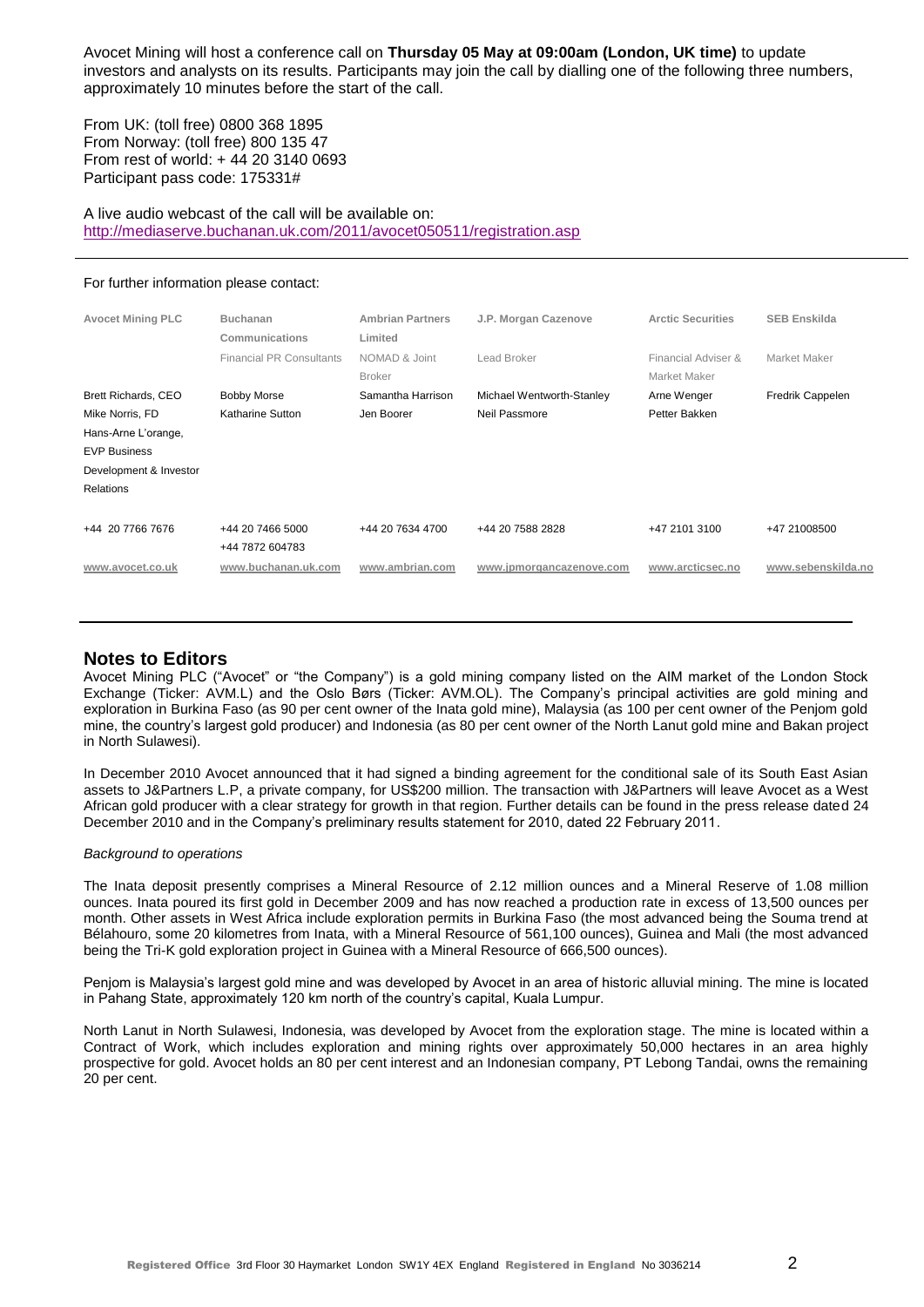# **OVERVIEW OF STRATEGIC PRIORITIES AND CORPORATE ACTIVITIES**

During the first quarter of 2011 Avocet has focused on advancing its growth plans through exploration to enlarge already established resources in Burkina Faso and in Guinea, delivering on our expansion plans at Inata, and proceeding towards completion of the sale of our South East Asian assets.

# **GOLD PRODUCTION AND CASH COSTS**

|                    | 2011                         |                               |        | 2010               |                |        |     |                     |                |       |  |
|--------------------|------------------------------|-------------------------------|--------|--------------------|----------------|--------|-----|---------------------|----------------|-------|--|
|                    | <b>Gold produced</b><br>(oz) | <b>Cash cost</b><br>(US\$/oz) |        | Gold produced (oz) |                |        |     | Cash cost (US\$/oz) |                |       |  |
|                    | Q1                           | Q1                            | Q1     | Q2                 | Q <sub>3</sub> | Q4     | Q1  | Q2                  | Q <sub>3</sub> | Q4    |  |
| Inata              | 47,963                       | 533                           | 19,838 | 31,225             | 40,461         | 46.208 | n/a | 569                 | 526            | 511   |  |
| Penjom             | 11,597                       | 1,194                         | 13,669 | 10,461             | 15,020         | 11.934 | 818 | 1,119               | 841            | 1,064 |  |
| <b>North Lanut</b> | 12,148                       | 759                           | 11,370 | 11,184             | 12,311         | 12.715 | 635 | 678                 | 657            | 722   |  |
| Total              | 71,708                       | 678                           | 44,877 | 52,870             | 67,792         | 70,857 | 735 | 701                 | 619            | 641   |  |

*(1) Excludes Inata results prior to start of commercial operations on 1 April 2010*

Gold production for the quarter totalled 71,708 ounces, slightly above Q4 2010. Production at Inata benefitted from increased plant throughput and higher grades than expected in the coming quarters, while gold production in South East Asia was marginally below Q4 2010, as higher rainfall impacted operations and recoveries. The Group's average cash cost was US\$678 per ounce, six per cent higher than Q4 2010, reflecting higher input costs (particularly fuel) as well as a weakening of the US dollar over the period.

The Group's average realised price was US\$1,241 per ounce, compared with US\$1,229 per ounce for Q4 2010. During the quarter Inata sold 24,608 ounces into its hedge at US\$970 per ounce.

### **GROWTH PLANS**

Our organic growth plans are making good progress. During the quarter, Avocet announced excellent drilling results from Kodiéran and Koulékoun in Guinea, as well as positive drill results at Inata which were followed by an announcement in April that the Inata Mine's resource has increased to 2.12 million ounces. We maintain our target of doubling reserves at Inata by the end of Q3 2011, and will continue to provide regular updates over the coming months on the progress of our exploration activities.

The mine-site enhancement work at the Inata plant is proceeding well, and is expected to be completed during Q3 2011. Inata's third mining fleet is also due to be commissioned during the third quarter.

# **SALE OF SOUTH EAST ASIAN ASSETS**

The sale of our South East Asian assets to an Indonesian buyer, J&Partners, was announced on 24 December 2010. Since then efforts have focused on satisfying the conditions precedent for completion of the deal. During the quarter, the US\$100 million second tranche of consideration was received in escrow, the final instalment of US\$90 million, subject to working capital adjustment, remaining to be paid on completion. On 4 April 2011, Avocet announced that it had been informed a law suit in relation to the transaction had been filed in the Indonesian courts against the Company by PT Lebong Tandai, its partner in some of its assets in Indonesia. The Company has not been served with a law suit but comments attributed to PT Lebong Tandai in the Indonesian press indicate that the basis for a law suit would be that Avocet acted unlawfully by entering into the transaction while still in negotiations with PT Lebong Tandai. Avocet is confident that all actions it has taken in respect of the transaction have been in accordance with prevailing rules and regulations and there are no grounds for any such legal action. Should a law suit be served on Avocet, the Company believes it would be baseless and will defend itself vigorously. The possibility of a law suit represents a challenge to the transaction and the timing of its completion, however, Avocet and J&Partners remain committed to concluding the transaction and discussions continue to seek to minimise the risk posed by the actions of PT Lebong Tandai.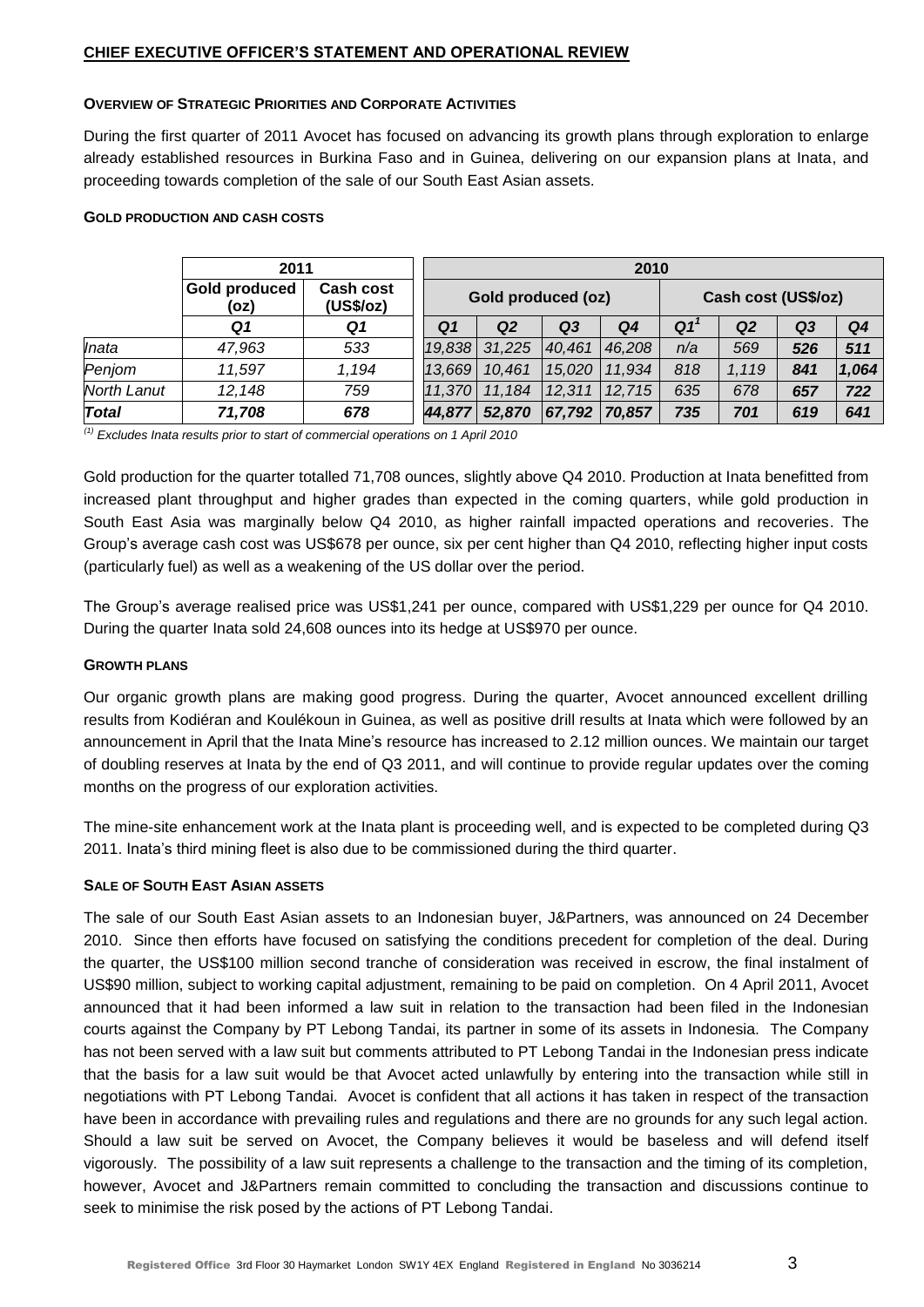# **WEST AFRICA REGION**

### **INATA – BURKINA FASO**

|                                           |                | 2010      |                |           |                |  |  |  |
|-------------------------------------------|----------------|-----------|----------------|-----------|----------------|--|--|--|
|                                           | Q <sub>1</sub> | Q2        | Q <sub>3</sub> | Q4        | Q <sub>1</sub> |  |  |  |
| <b>Production statistics</b> <sup>1</sup> |                |           |                |           |                |  |  |  |
| Ore mined (tonnes)                        | 342,000        | 418,000   | 481,000        | 638,000   | 618,000        |  |  |  |
| Waste mined (tonnes)                      | 2,005,000      | 2,437,000 | 2,619,000      | 4,369,000 | 4,673,000      |  |  |  |
| Ore and waste mined (tonnes)              | 2,347,000      | 2,855,000 | 3,100,000      | 5,007,000 | 5,291,000      |  |  |  |
| Ore processed (tonnes)                    | 228,000        | 389,000   | 549,000        | 593,000   | 645,000        |  |  |  |
| Average ore head grade (g/t Au)           | 2.80           | 2.87      | 2.43           | 2.68      | 2.37           |  |  |  |
| Process recovery rate                     | 94%            | 95%       | 94%            | 94%       | 94%            |  |  |  |
| Gold produced (ounces)                    | 19,838         | 31,225    | 40,461         | 46,208    | 47,963         |  |  |  |
| Cash costs (US\$/oz) <sup>1</sup>         |                |           |                |           |                |  |  |  |
| - mining                                  |                | 147       | 114            | 132       | 136            |  |  |  |
| - processing                              |                | 211       | 211            | 209       | 205            |  |  |  |
| - royalties and overheads                 |                | 211       | 201            | 170       | 192            |  |  |  |
| Total cash cost                           |                | 569       | 526            | 511       | 533            |  |  |  |

 $^{(1)}$  Production statistics include figures for Q1 2010; however cash costs are excluded for Q1 2010, as Inata did not reach commercial production until 1 April 2010.

Gold production in the first quarter of 2011 totalled 47,963 ounces, an increase of four per cent compared with the final quarter of 2010. Production benefitted from an increase in plant throughput, partly reflecting higher than expected plant availability. Although still above the life of mine average, ore grades decreased in the quarter, as expected, and during the rest of the year will continue to fall more in line with the life of mine average. The effect of the reduction in grades will be partially offset in the second half of the year by further increases in plant throughput once the plant enhancements are completed, but gold production in the remaining quarters of 2011 is expected to be lower than in Q1.

Mining continued in the Inata North pit, which contributed the majority of ore tonnes in the quarter, and in the Inata Central pit, where mining started in June 2010. A total of 5.3 million tonnes was mined, which is six per cent higher than Q4 2010. Ore tonnages were in line with expectations, although three per cent down compared to Q4 2010. As mining advances deeper in the pits and harder host rock is encountered, more drilling and blasting has been required.

Mill throughput of 645,000 tonnes represented an average of 318 tonnes per hour, reflecting the plant's ability to operate above its nameplate capacity of 287 tonnes per hour for the second consecutive quarter. Enhancement work at the plant focused on debottlenecking the carbon-in-leach circuit and expanding the elution circuit, in order to provide greater flexibility to process ore at higher throughputs. The third mining fleet, due to be commissioned in Q3 2011, will increase mining capacity to allow ore mining to match the plant's target of 340 tonnes per hour, as well as facilitate increased waste stripping associated with the mine's larger ore reserve, which was announced in September 2010.

Cash costs in the quarter totalled US\$533 per ounce, reflecting a higher royalty rate and increased costs of explosives and cyanide compared with Q4 2010. Cash costs for the remainder of 2011 are expected to increase due to higher fuel costs that are affecting the industry as a whole, as well as higher usage of explosives and reagents. In addition, the waste stripping ratio will increase to approximately 13:1 in the high strip period of H2 2011, 2012 and 2013, before normalising towards the life of mine strip ratio of 9:1 in future years. The commissioning and operation of the third mining fleet will add approximately US\$65 per ounce to overall mining cash costs for the remainder of the high strip ratio period. As guidance on gold production remains unchanged at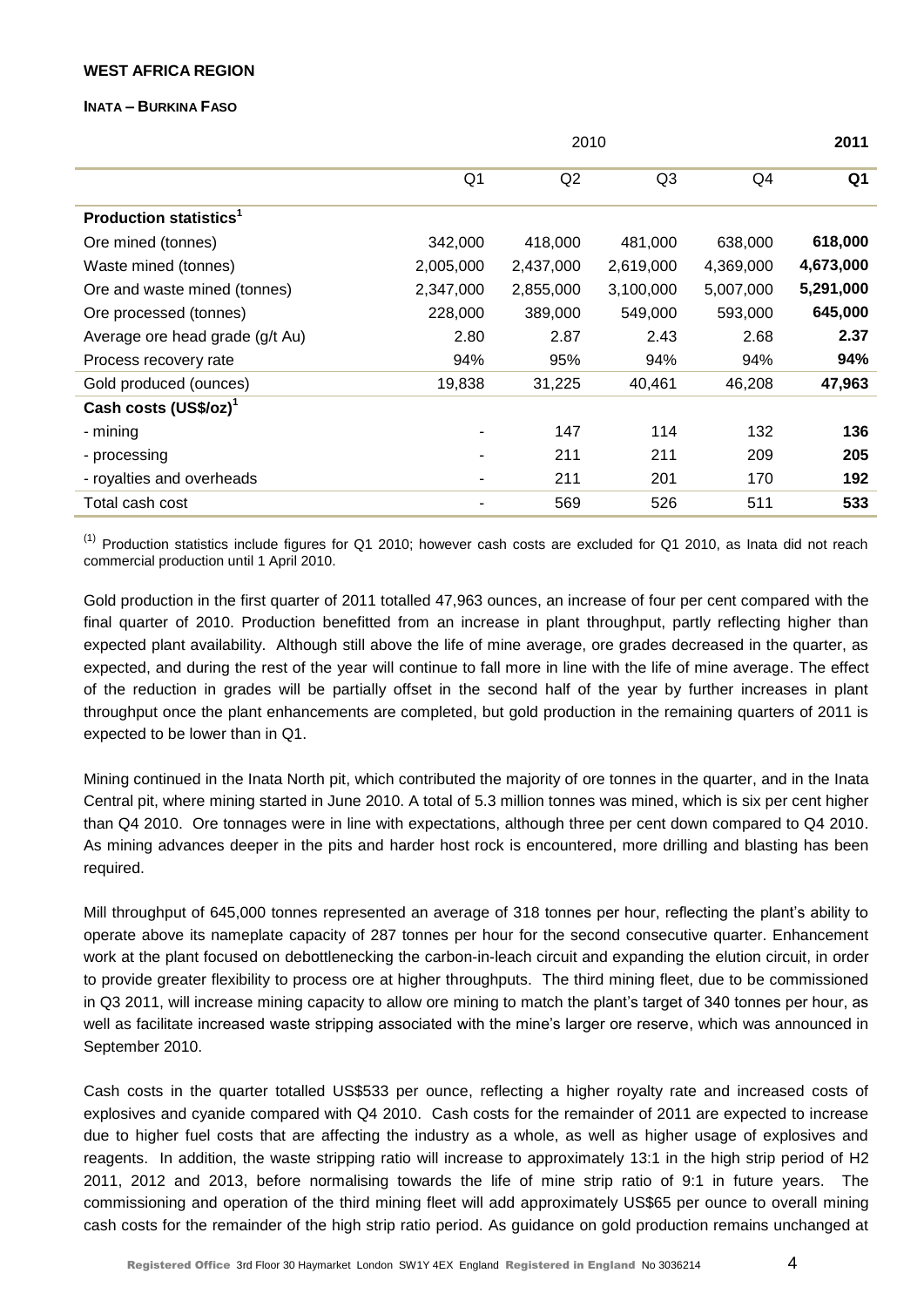165,000 oz. p.a., the guidance on cash costs is raised to US\$600 - US\$650 per ounce for the remainder of the high strip period, reducing thereafter.

The recent unrest which has been reported from Burkina Faso has not adversely affected any of the Company's operations in the country.

# **WEST AFRICAN EXPLORATION**

Exploration in West Africa focused on two areas: in and around the Inata mine in Burkina Faso; and in the five permits that make up the Tri-K block, as well as the Balandougou permit, in Guinea.

Following positive drill results in the quarter, the Company was able to announce in April an increase in the resource at Inata to 2.12 million ounces as of December 2010. The resource upgrade was the result of infill and step-out drilling in and around the Sayouba and Minfo pits, and along strike to the north of the current Inata North pit. Further drilling continues. Including the 0.56 million ounces of resource at the Souma trend, located 20 kilometres to the east-northeast of the main pit, the total resource within the Bélahouro licence now stands at 2.68 million ounces. The Company believes it is on track for its target of doubling Inata's original 2009 reserves to 1.8 million ounces by the end of Q3 2011.

Exploration in Guinea focussed on the Company's two main licences - Koulékoun and Kodiéran - in the Tri-K block. The Tri-K permits, which are 100 per cent owned by the Company, have been the subject of an airborne geophysical survey similar to that flown at Bélahouro in 2010. The results of the survey are currently being analysed, and will be used to define drill targets at Tri-K

Initial drilling results at Kodiéran, which lies within the southern section of the Tri-K project, were released in February 2011, and included a number of highly promising intersections.

Results of drilling at Koulékoun were released in March 2011, and these indicated that the ore body is broad and tabular, and extends to greater depth than had been originally thought. In addition, drill intersections point to a new zone of mineralisation along a northeast structure in the hanging wall to the main zone. An upgrade to the current resource at Koulékoun, which currently stands at 666,500 ounces, is expected to be announced in Q2 2011.

Elsewhere in Guinea, scout drilling and mapping work continued at Balandougou, located approximately 45 kilometres to the north-east of Koulékoun. Results from this initial activity will be published later in Q2 2011.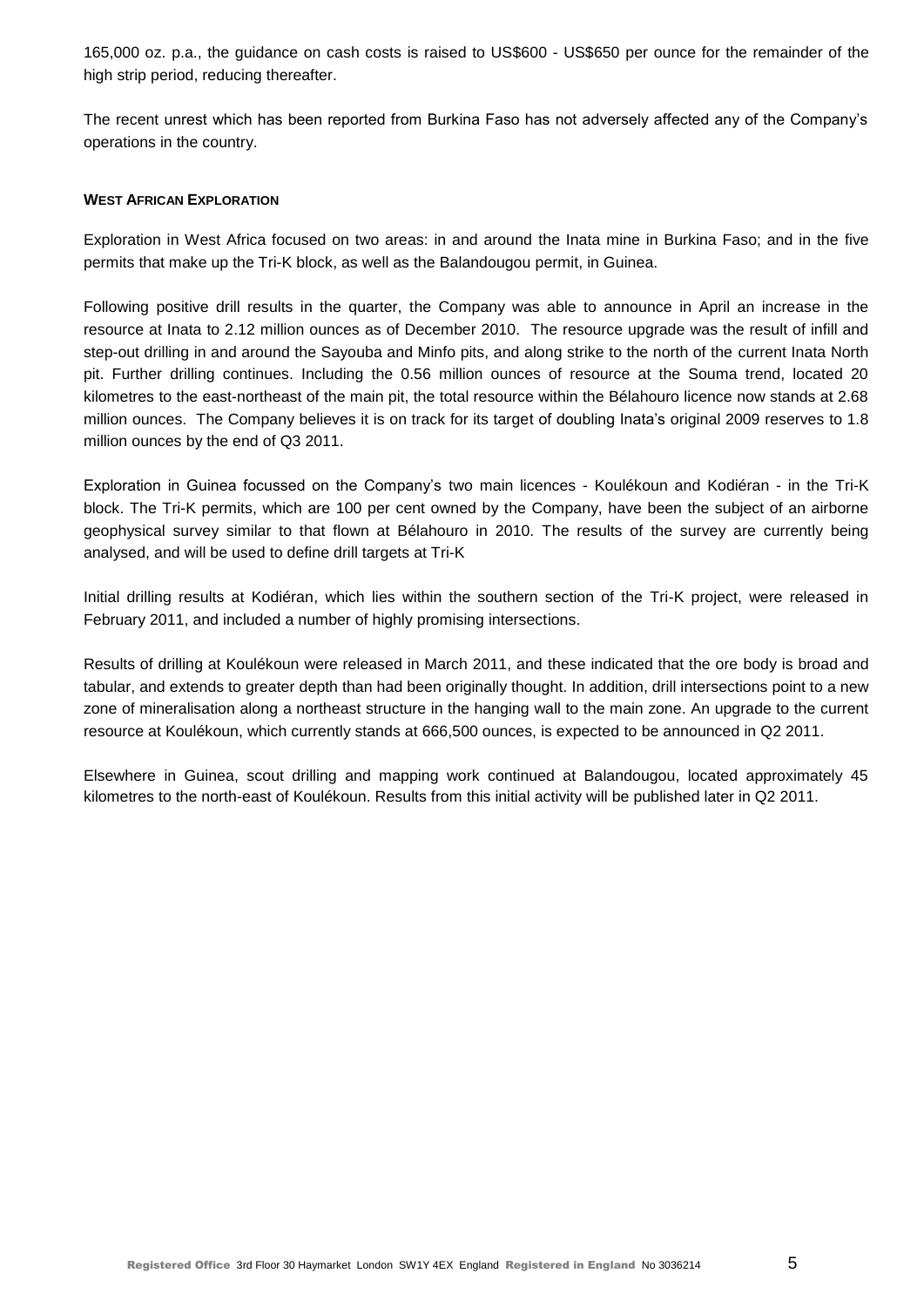# **SOUTH EAST ASIA REGION**

**PENJOM - MALAYSIA**

|                                 |                | 2010      | 2011           |           |           |
|---------------------------------|----------------|-----------|----------------|-----------|-----------|
|                                 | Q <sub>1</sub> | Q2        | Q <sub>3</sub> | Q4        | Q1        |
| <b>Production statistics</b>    |                |           |                |           |           |
| Ore mined (tonnes)              | 105,000        | 51,000    | 127,000        | 137,000   | 80,000    |
| Waste mined (tonnes)            | 3,736,000      | 4,115,000 | 3,871,000      | 3,772,000 | 3,286,000 |
| Ore and waste mined (tonnes)    | 3,840,000      | 4,166,000 | 3,998,000      | 3,909,000 | 3,366,000 |
| Ore processed (tonnes)          | 186,000        | 187,000   | 193,000        | 180,000   | 187,000   |
| Average ore head grade (g/t Au) | 2.80           | 2.21      | 2.86           | 2.36      | 2.29      |
| Process recovery rate           | 83%            | 79%       | 85%            | 87%       | 84%       |
| Gold produced (ounces)          | 13,669         | 10,461    | 15,020         | 11,934    | 11,597    |
| Cash costs (US\$/oz)            |                |           |                |           |           |
| - mining                        | 482            | 682       | 517            | 667       | 742       |
| - processing                    | 218            | 293       | 201            | 255       | 310       |
| - royalties and overheads       | 118            | 144       | 123            | 142       | 142       |
| Total cash cost                 | 818            | 1,119     | 841            | 1,064     | 1,194     |

Gold production at the Penjom Mine was 11,597 ounces in the first quarter, slightly down compared with the previous quarter. Mining operations remain challenging, while factors such as heavy rainfall, lower fleet availability, and narrow working areas, have contributed to the decrease in tonnes mined. Ore treatment at Penjom continues to be positive, with recoveries of 84 per cent remaining high in spite of lower head grades.

Cash costs in the quarter increased to US\$1,194 per ounce, reflecting the lower gold production, but also the impact of higher fuel prices and a weakening of the US dollar against the Malaysian ringgit.

### **NORTH LANUT – INDONESIA**

|                                 | 2010    |         |                |         |                |  |  |
|---------------------------------|---------|---------|----------------|---------|----------------|--|--|
|                                 | Q1      | Q2      | Q <sub>3</sub> | Q4      | Q <sub>1</sub> |  |  |
| <b>Production statistics</b>    |         |         |                |         |                |  |  |
| Ore mined (tonnes)              | 415,000 | 295,000 | 305,000        | 341,000 | 298,000        |  |  |
| Waste mined (tonnes)            | 392,000 | 428,000 | 380,000        | 335,000 | 291,000        |  |  |
| Ore and waste mined (tonnes)    | 807,000 | 723,000 | 685,000        | 676,000 | 589,000        |  |  |
| Ore treated (tonnes)            | 265,000 | 267,000 | 368,000        | 400,000 | 366,000        |  |  |
| Average ore head grade (g/t Au) | 1.93    | 1.70    | 1.92           | 1.88    | 2.06           |  |  |
| Process recovery rate           | 69%     | 77%     | 54%            | 53%     | 50%            |  |  |
| Gold produced (ounces)          | 11,370  | 11,184  | 12,311         | 12,715  | 12,148         |  |  |
| Cash costs (US\$/oz)            |         |         |                |         |                |  |  |
| - mining                        | 330     | 343     | 329            | 383     | 412            |  |  |
| - processing                    | 155     | 172     | 177            | 186     | 201            |  |  |
| - royalties and overheads       | 150     | 163     | 151            | 153     | 146            |  |  |
| Total cash cost                 | 635     | 678     | 657            | 722     | 759            |  |  |

The North Lanut Mine produced 12,148 ounces of gold in the first quarter of 2011, which is slightly less than in the final quarter of 2010. Heavy rainfall throughout the period impacted both mining operations, as pit floors became waterlogged, and treatment operations, as additional reagents were required to counteract the dilutive effects of rain on the leach solution.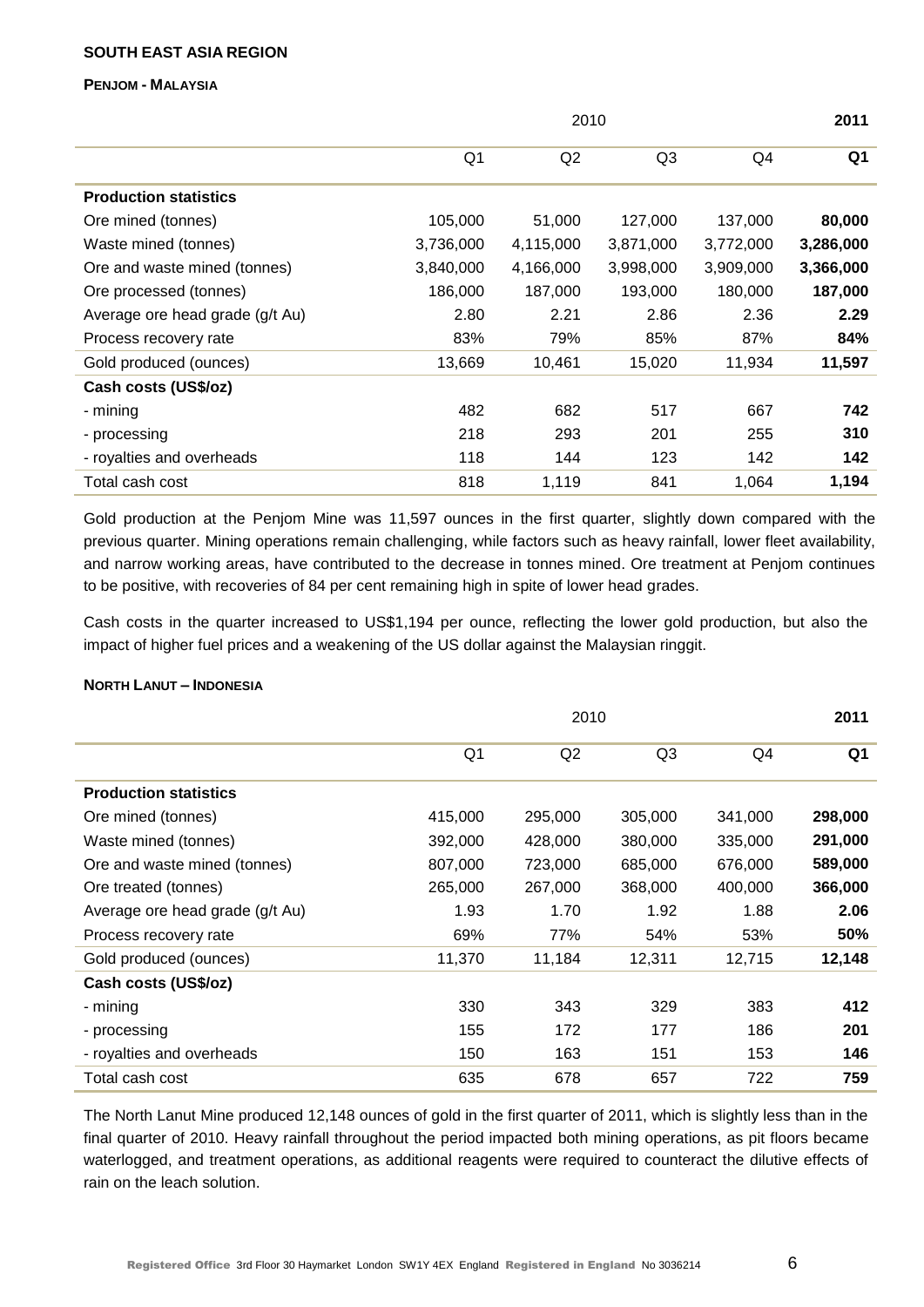Cash costs rose to US\$759 per ounce in the quarter, which reflects the lower gold production levels, as well as higher fuel and reagent prices. During April, a strike among the North Lanut workforce resulted in the loss of approximately 3,000 ounces of production.

# **SOUTH EAST ASIAN EXPLORATION**

South East Asian exploration activities focussed on Doup and Seruyung, which form part of the South East Asian disposal group. A total of US\$1.5 million was spent on drilling and other works during the first quarter.

# **FINANCIAL RESULTS**

Following the signing of the conditional agreement to sell the Group's assets in South East Asia, the operating results of these assets have been presented in the consolidated income statement as discontinued for the current and comparative periods, and the assets and liabilities presented separately as a disposal group in the statement of financial position at 31 December 2010 and 31 March 2011, as required by International Financial Reporting Standards (IFRS). A detailed analysis of the results, assets, and cash flows of the disposal group is presented in the segmental information.

The Group reported a profit before tax from continuing and discontinued operations for the quarter of US\$20.3 million compared with US\$0.2 million in the quarter ended 31 March 2010 and US\$9.1 million in the fourth quarter of 2010. The increases arose principally from a full period of Inata operations, whereas the revenues and costs from Inata were capitalised in Q1 2010 whilst the plant was being commissioned prior to the commencement of commercial mining operations.

Net cash generated by operations during the quarter was US\$30.2 million compared with a cash outflow of US\$9.4 million in Q1 2010 and a cash flow of US\$19.8 million in the fourth quarter of 2010. Operating cashflows contributed to capital expenditure at Inata of US\$13.8 million, exploration investment of US\$10.0 million in West Africa and US\$1.5 million in South East Asia, and debt repayments of US\$6 million.

**BRETT A. RICHARDS**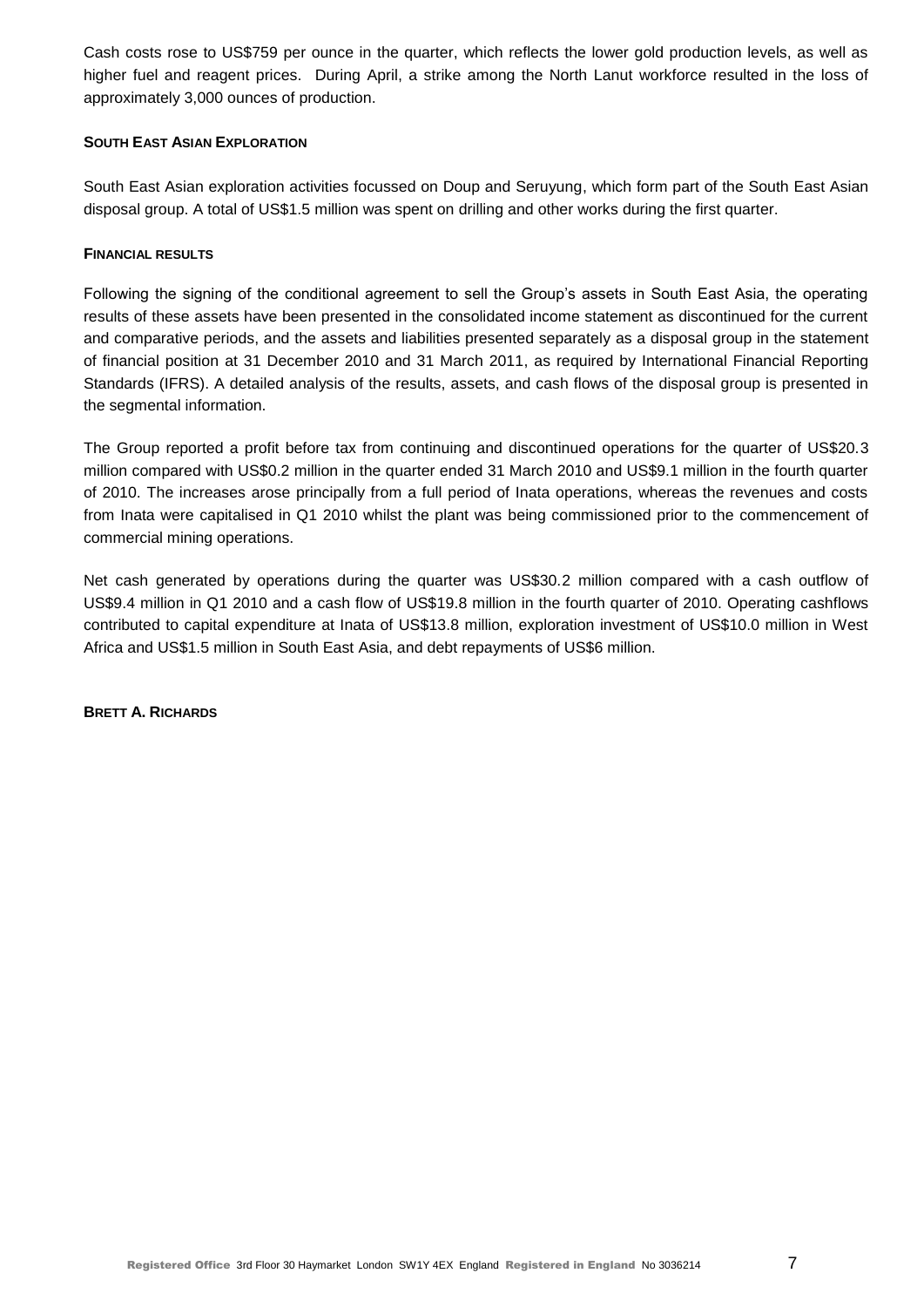#### **CONDENSED CONSOLIDATED INCOME STATEMENT For the three months ended 31 March 2011**

|                                                                  |             |                          | Three months ended 31 March 2011<br><b>Unaudited</b> |                | Three months ended 31 March 2010<br>Unaudited |                            |                |  |
|------------------------------------------------------------------|-------------|--------------------------|------------------------------------------------------|----------------|-----------------------------------------------|----------------------------|----------------|--|
|                                                                  | <b>Note</b> | Continuing<br>operations | <b>Discontinued</b><br>operations                    | <b>Total</b>   | Continuing<br>operations                      | Discontinued<br>operations | Total          |  |
|                                                                  |             | <b>US\$000</b>           | <b>US\$000</b>                                       | <b>US\$000</b> | <b>US\$000</b>                                | <b>US\$000</b>             | <b>US\$000</b> |  |
| Revenue                                                          | 3           | 55,767                   | 32,021                                               | 87,788         |                                               | 27,170                     | 27,170         |  |
| Cost<br>of sales                                                 | 3           | (39, 288)                | (24, 430)                                            | (63, 718)      | (938)                                         | (22, 995)                  | (23, 933)      |  |
| Gross profit/(loss)                                              |             | 16,479                   | 7,591                                                | 24,070         | (938)                                         | 4,175                      | 3,237          |  |
| Administrative expenses                                          |             | (1, 934)                 |                                                      | (1, 934)       | (1,664)                                       |                            | (1,664)        |  |
| Share based payments                                             |             | (361)                    |                                                      | (361)          | (1, 576)                                      |                            | (1, 576)       |  |
| <b>Operating profit/(loss)</b>                                   |             | 14,184                   | 7,591                                                | 21,775         | (4, 178)                                      | 4,175                      | (3)            |  |
| <b>Finance items</b>                                             |             |                          |                                                      |                |                                               |                            |                |  |
| Exchange gains                                                   |             | 62                       |                                                      | 62             | 35                                            |                            | 35             |  |
| Finance expense                                                  |             | (1,676)                  |                                                      | (1,676)        |                                               |                            |                |  |
| Net finance items - discontinued<br>operations                   |             |                          | 160                                                  | 160            |                                               | 164                        | 164            |  |
| Profit/(loss) before tax                                         |             | 12,570                   | 7,751                                                | 20,321         | (4, 143)                                      | 4,339                      | 196            |  |
| <b>Taxation</b>                                                  |             | (2,621)                  | (1, 330)                                             | (3,951)        | 1,187                                         | (79)                       | 1,108          |  |
| Profit/(loss) for the period                                     |             | 9,949                    | 6,421                                                | 16,370         | (2,956)                                       | 4,260                      | 1,304          |  |
| Attributable to:<br>Equity shareholders of the parent<br>company |             | 8,861                    | 5,227                                                | 14,088         | (2,956)                                       | 4,061                      | 1,105          |  |
| Non-controlling interest                                         |             | 1,088                    | 1,194                                                | 2,282          |                                               | 199                        | 199            |  |
|                                                                  |             | 9,949                    | 6,421                                                | 16,370         | (2,956)                                       | 4,260                      | 1,304          |  |
|                                                                  |             |                          |                                                      |                |                                               |                            |                |  |
| <b>Earnings per share</b>                                        |             |                          |                                                      |                |                                               |                            |                |  |
| Basic earnings per share<br>(cents per share)                    | 4           | 4.47                     | 2.64                                                 | 7.11           | (1.52)                                        | 2.09                       | 0.57           |  |
| Diluted earnings per share<br>(cents per share)                  | 4           | 4.38                     | 2.58                                                 | 6.96           | (1.52)                                        | 2.08                       | 0.57           |  |
| EBITDA <sup>(1)</sup>                                            |             | 25,403                   | 7,591                                                | 32,994         | (4, 148)                                      | 8,263                      | 4,115          |  |

(1) EBITDA represents earnings before finance items, taxation, depreciation and amortisation. EBITDA is not defined by IFRS but is commonly used as an indication of underlying cash generation.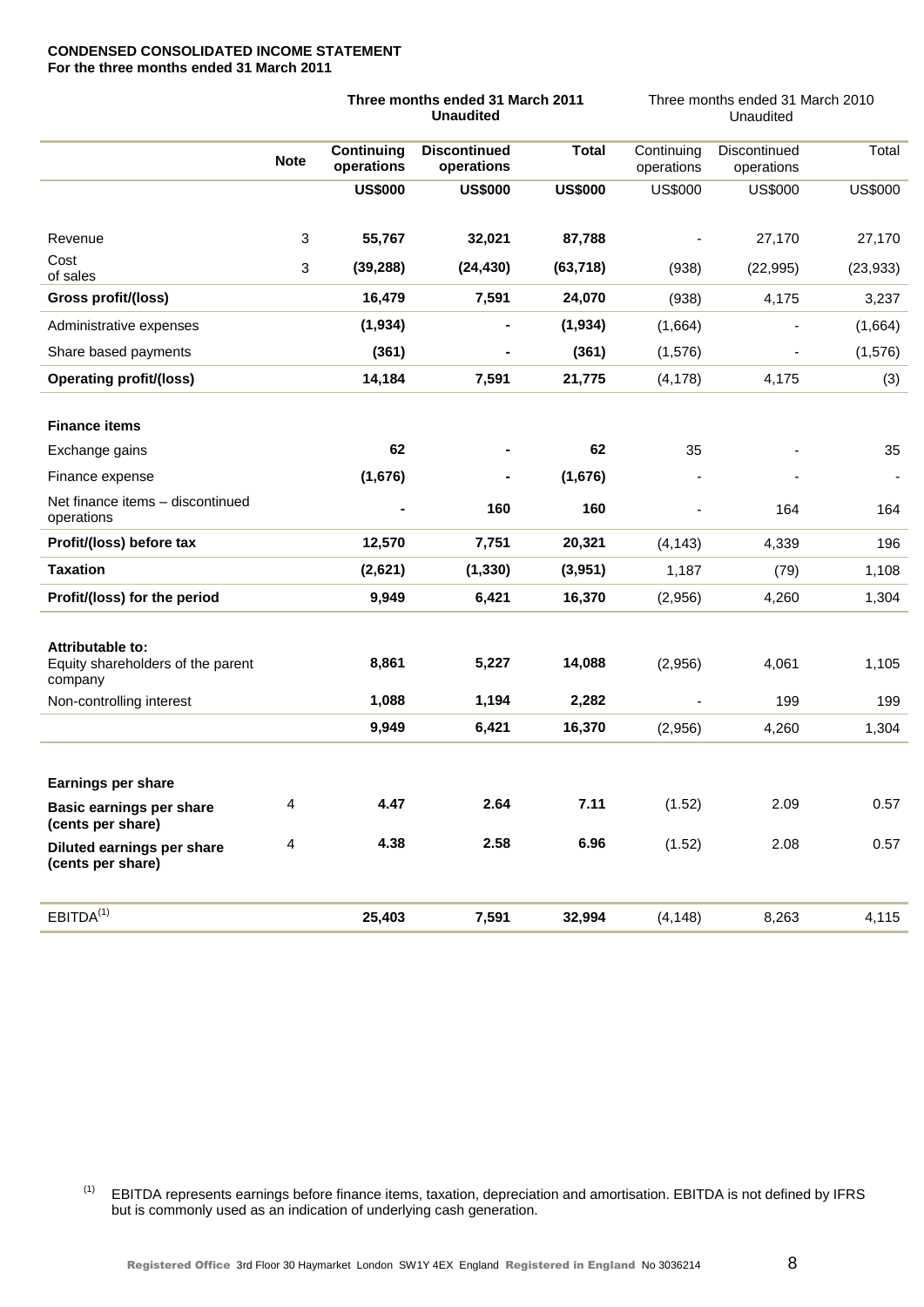### **CONDENSED CONSOLIDATED STATEMENT OF COMPREHENSIVE INCOME For the three months ended 31 March 2011**

|                                                                  |                          | Three months ended 31 March 2011<br><b>Unaudited</b> |                | Three months ended 31 March 2010<br>Unaudited |                            |                |  |
|------------------------------------------------------------------|--------------------------|------------------------------------------------------|----------------|-----------------------------------------------|----------------------------|----------------|--|
|                                                                  | Continuing<br>operations | <b>Discontinued</b><br>operations                    | Total          | Continuing<br>operations                      | Discontinued<br>operations | Total          |  |
|                                                                  | <b>US\$000</b>           | <b>US\$000</b>                                       | <b>US\$000</b> | <b>US\$000</b>                                | <b>US\$000</b>             | <b>US\$000</b> |  |
| Profit/(loss) for the period                                     | 9,949                    | 6,421                                                | 16,370         | (2,956)                                       | 4,260                      | 1,304          |  |
| Exchange differences                                             |                          |                                                      |                | (191)                                         |                            | (191)          |  |
| Revaluation of other financial<br>assets                         | (3, 107)                 |                                                      | (3, 107)       | (1,042)                                       |                            | (1,042)        |  |
| <b>Total comprehensive</b><br>income/(expense) for the<br>period | 6,842                    | 6,421                                                | 13,263         | (4, 189)                                      | 4,260                      | 71             |  |
| Attributable to:                                                 |                          |                                                      |                |                                               |                            |                |  |
| Equity holders of the parent<br>company                          | 5,754                    | 5,227                                                | 10,981         | (4, 189)                                      | 4,061                      | (128)          |  |
| Non-controlling interest                                         | 1,088                    | 1,194                                                | 2,282          |                                               | 199                        | 199            |  |
|                                                                  | 6,842                    | 6,421                                                | 13,263         | (4, 189)                                      | 4,260                      | 71             |  |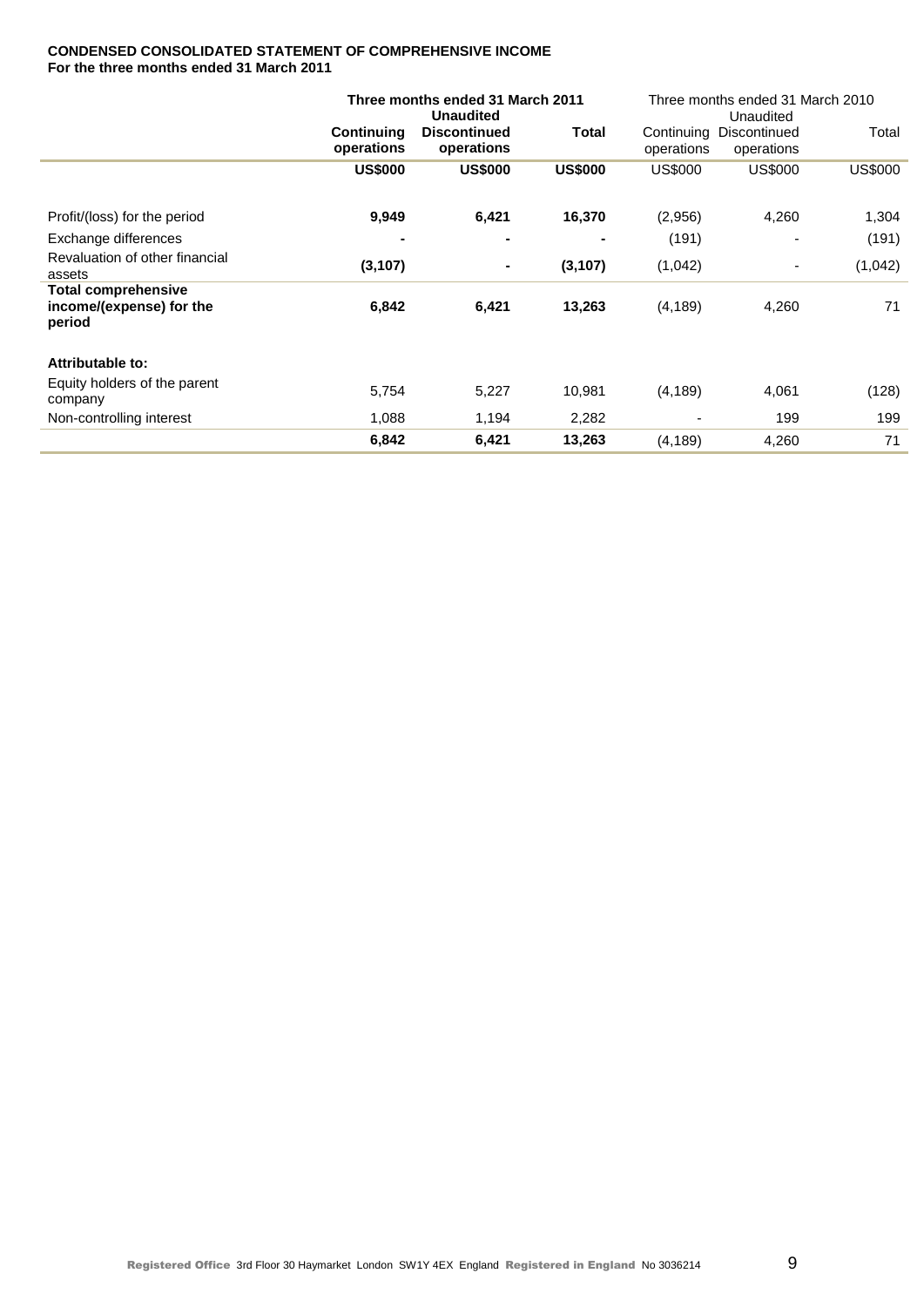# **CONDENSED CONSOLIDATED STATEMENT OF FINANCIAL POSITION**

At 31 March 2011

|                                                         | <b>Note</b>    | 31 March 2011<br><b>Unaudited</b> | 31 December 2010<br>Audited | 31 March 2010<br>Unaudited |
|---------------------------------------------------------|----------------|-----------------------------------|-----------------------------|----------------------------|
|                                                         |                | <b>US\$000</b>                    | <b>US\$000</b>              | <b>US\$000</b>             |
| <b>Non-current assets</b>                               |                |                                   |                             |                            |
| Goodwill                                                | 2              |                                   |                             | 10,331                     |
| Intangible assets                                       | 5              | 20,529                            | 11,091                      | 19,698                     |
| Property, plant and equipment                           | 6              | 242,558                           | 239,979                     | 295,650                    |
| Other financial assets                                  |                | 17,186                            | 20,293                      | 7,981                      |
| Deferred tax assets                                     |                | 1,459                             | 1,459                       | 6,920                      |
|                                                         |                | 281,732                           | 272,822                     | 340,580                    |
| <b>Current assets</b>                                   |                |                                   |                             |                            |
| Inventories                                             |                | 23,506                            | 20,379                      | 34,831                     |
| Trade and other receivables                             |                | 18,826                            | 16,157                      | 23,826                     |
| Cash and cash equivalents                               |                | 46,979                            | 49,523                      | 35,471                     |
|                                                         |                | 89,311                            | 86,059                      | 94,128                     |
| Assets of disposal group classified as held for<br>sale | 2,3            | 129,768                           | 125,550                     |                            |
| <b>Current liabilities</b>                              |                |                                   |                             |                            |
| Trade and other payables                                |                | 38,629                            | 28,430                      | 40,949                     |
| <b>Current tax liabilities</b>                          |                |                                   |                             | 2,287                      |
| Other financial liabilities                             | $\overline{7}$ | 49,000                            | 24,000                      | 18,000                     |
|                                                         |                | 87,629                            | 52,430                      | 61,236                     |
| Liabilities included in disposal group held for sale    | 2,3            | 41,333                            | 45,432                      |                            |
| <b>Non-current liabilities</b>                          |                |                                   |                             |                            |
| Other financial liabilities                             | 7              | 23,000                            | 54,000                      | 72,000                     |
| Deferred tax liabilities                                |                | 12,214                            | 9,593                       | 5,213                      |
| Other liabilities                                       |                | 3,737                             | 3,737                       | 17,112                     |
|                                                         |                | 38,951                            | 67,330                      | 94,325                     |
| <b>Net assets</b>                                       |                | 332,898                           | 319,239                     | 279,147                    |
| <b>Equity</b>                                           |                |                                   |                             |                            |
| Issued share capital                                    |                | 16,247                            | 16,086                      | 15,912                     |
| Share premium                                           |                | 149,915                           | 144,571                     | 142,889                    |
| Other reserves                                          |                | 25,307                            | 30,632                      | 12,184                     |
| Retained earnings                                       |                | 129,803                           | 118,606                     | 102,201                    |
| Total equity attributable to the parent                 |                | 321,272                           | 309,895                     | 273,186                    |
| Non-controlling interest                                |                | 11,626                            | 9,344                       | 5,961                      |
| <b>Total equity</b>                                     |                | 332,898                           | 319,239                     | 279,147                    |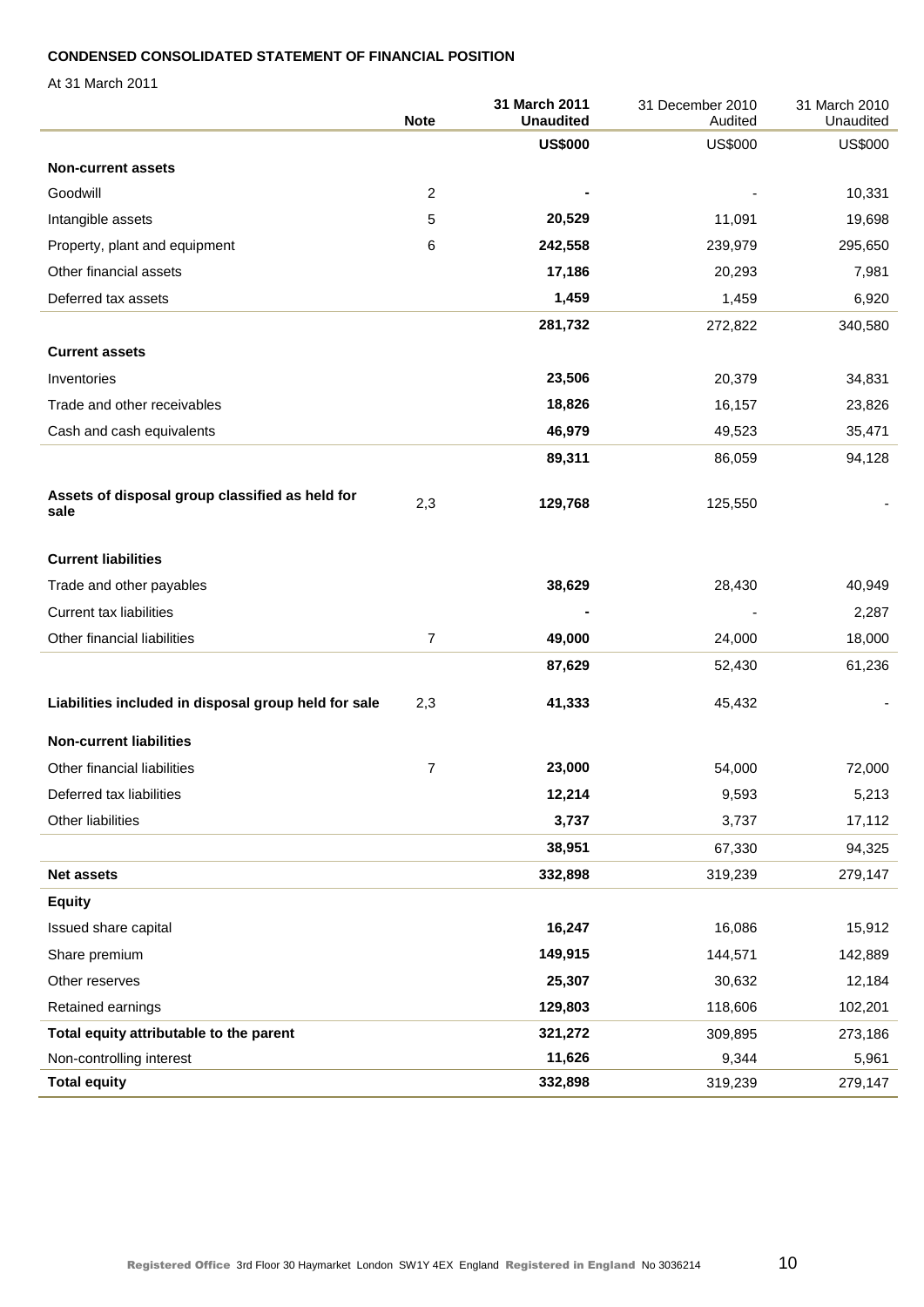# **CONDENSED CONSOLIDATED STATEMENT OF CHANGES IN EQUITY**

|                                                                 | <b>Share</b><br>capital | <b>Share</b><br>premium  | Other<br>reserves        | <b>Retained</b><br>earnings | <b>Total</b><br>attributable<br>to the parent | Non-<br>controlling<br>interest | <b>Total equity</b> |
|-----------------------------------------------------------------|-------------------------|--------------------------|--------------------------|-----------------------------|-----------------------------------------------|---------------------------------|---------------------|
|                                                                 | <b>US\$000</b>          | <b>US\$000</b>           | <b>US\$000</b>           | <b>US\$000</b>              | <b>US\$000</b>                                | <b>US\$000</b>                  | <b>US\$000</b>      |
| At 31 December 2009<br>(Audited)                                | 15,904                  | 142,778                  | 11,321                   | 101,611                     | 271,614                                       | 5,762                           | 277,376             |
| Profit for the period                                           | ٠                       |                          | $\overline{\phantom{a}}$ | 1,105                       | 1,105                                         | 199                             | 1,304               |
| Exchange differences on<br>translation of foreign<br>operations |                         |                          | (191)                    |                             | (191)                                         |                                 | (191)               |
| Revaluation of other financial<br>assets                        |                         | $\overline{\phantom{0}}$ | (1,042)                  |                             | (1,042)                                       |                                 | (1,042)             |
| <b>Total comprehensive</b><br>income for the period             |                         | $\blacksquare$           | (1, 233)                 | 1,105                       | (128)                                         | 199                             | 71                  |
| Share based payments                                            |                         |                          |                          | 140                         | 140                                           |                                 | 140                 |
| Issue of shares                                                 | 8                       | 111                      |                          |                             | 119                                           |                                 | 119                 |
| Loss on issue from treasury<br>shares                           |                         |                          |                          | (655)                       | (655)                                         |                                 | (655)               |
| Movements on investments in<br>treasury and own shares          |                         |                          | 2,096                    |                             | 2,096                                         |                                 | 2,096               |
| At 31 March 2010<br>(Unaudited)                                 | 15,912                  | 142,889                  | 12,184                   | 102,201                     | 273,186                                       | 5,961                           | 279,147             |

| At 31 December 2010<br>(Audited)                    | 16,086         | 144,571                  | 30,632                   | 118,606                  | 309,895  | 9,344                    | 319,239  |
|-----------------------------------------------------|----------------|--------------------------|--------------------------|--------------------------|----------|--------------------------|----------|
| Profit for the period                               | $\blacksquare$ | $\overline{\phantom{a}}$ | $\blacksquare$           | 14,088                   | 14,088   | 2,282                    | 16,370   |
| Revaluation of other financial<br>assets            | $\blacksquare$ | ٠                        | (3, 107)                 |                          | (3, 107) | $\overline{\phantom{a}}$ | (3, 107) |
| <b>Total comprehensive</b><br>income for the period | $\blacksquare$ | $\blacksquare$           | (3, 107)                 | 14,088                   | 10,981   | 2,282                    | 13,263   |
| Share based payments                                | $\blacksquare$ |                          |                          | 309                      | 309      |                          | 309      |
| Issue of shares – exercise of<br>share options      | 35             | $\overline{\phantom{a}}$ | $\overline{\phantom{0}}$ |                          | 35       | $\blacksquare$           | 35       |
| Issue of shares - bonuses                           | 75             | 3,177                    | $\blacksquare$           | (3,200)                  | 52       | $\blacksquare$           | 52       |
| Issue of shares into EBT                            | 51             | 2,167                    | (2,218)                  | $\overline{\phantom{0}}$ | ٠        | $\overline{\phantom{a}}$ | ٠        |
| At 31 March 2011<br>(Unaudited)                     | 16,247         | 149,915                  | 25,307                   | 129,803                  | 321,272  | 11,626                   | 332,898  |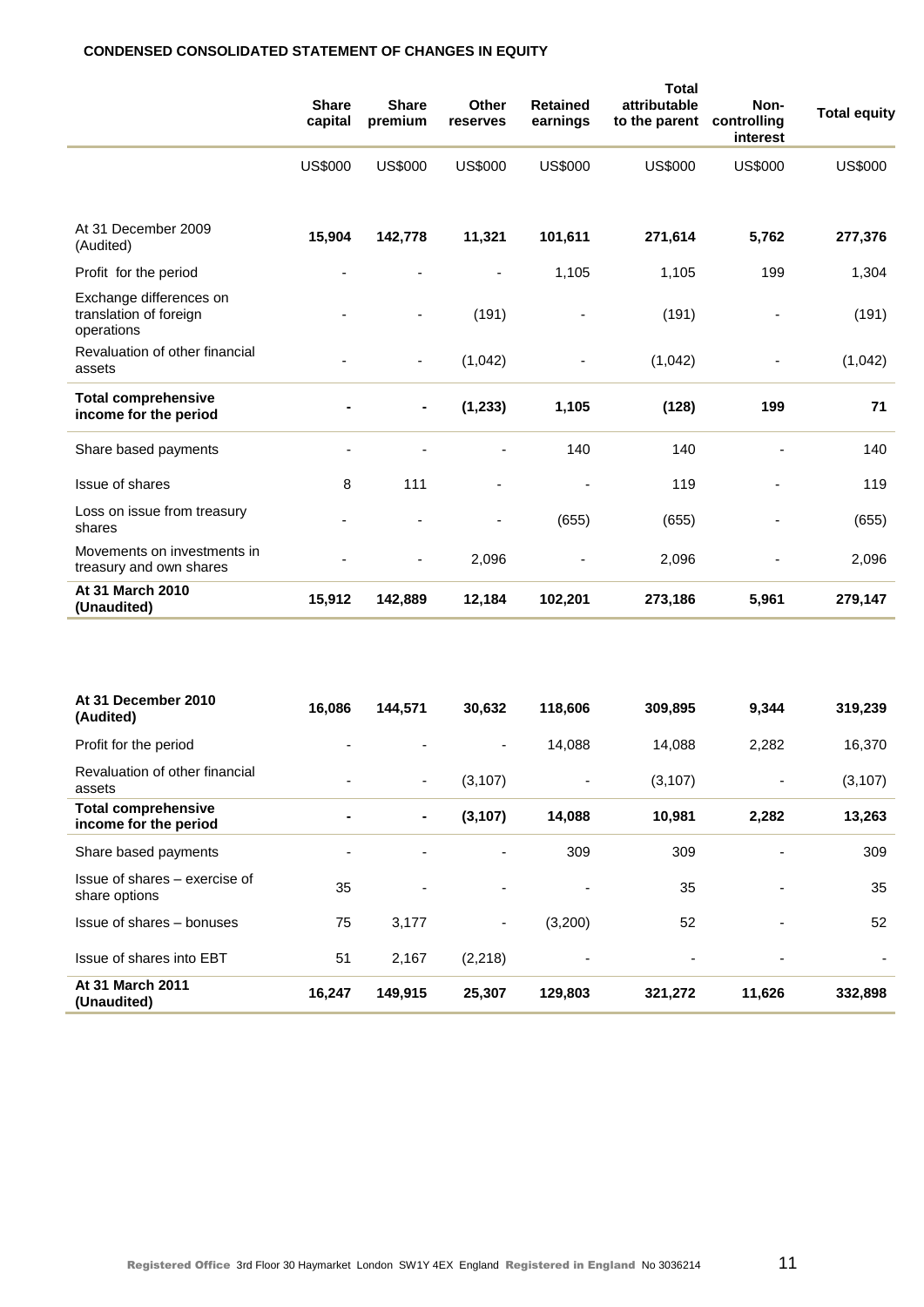### **CONDENSED CONSOLIDATED CASH FLOW STATEMENT**

|                                                         |      |                          | Three months ended 31 March 2011<br>(Unaudited) |                | Three months ended 31 March 2010 |                                           |                |
|---------------------------------------------------------|------|--------------------------|-------------------------------------------------|----------------|----------------------------------|-------------------------------------------|----------------|
|                                                         | note | Continuing<br>operations | <b>Discontinued</b><br>operations               | Total          | Continuing<br>operations         | (Unaudited)<br>Discontinued<br>operations | Total          |
|                                                         |      | <b>US\$000</b>           | <b>US\$000</b>                                  | <b>US\$000</b> | <b>US\$000</b>                   | <b>US\$000</b>                            | <b>US\$000</b> |
| Cash flows from operating activities                    |      |                          |                                                 |                |                                  |                                           |                |
| Profit/(loss) for the period                            |      | 9,949                    | 6,421                                           | 16,370         | (2,956)                          | 4,260                                     | 1,304          |
| Adjusted for:                                           |      |                          |                                                 |                |                                  |                                           |                |
| Depreciation of non-current assets                      | 6    | 11,219                   |                                                 | 11,219         | 30                               | 4,088                                     | 4,118          |
| Share based payments                                    |      | 361                      |                                                 | 361            | 1,576                            |                                           | 1,576          |
| Provisions                                              |      |                          | 290                                             | 290            |                                  | 1,017                                     | 1,017          |
| Taxation in the income statement                        |      | 2,621                    | 1,330                                           | 3,951          | (1, 187)                         | 79                                        | (1, 108)       |
| Non-operating items in the income statement             | 8    | 1,524                    | (172)                                           | 1,352          | (35)                             | (164)                                     | (199)          |
|                                                         |      | 25,674                   | 7,869                                           | 33,543         | (2,572)                          | 9,280                                     | 6,708          |
| <b>Movements in working capital</b>                     |      |                          |                                                 |                |                                  |                                           |                |
| Increase inventory                                      |      | (3, 128)                 | (56)                                            | (3, 184)       | (2,623)                          | (940)                                     | (3, 563)       |
| Increase in trade and other receivables                 |      | (4, 498)                 | (460)                                           | (4,958)        | (8,046)                          | (176)                                     | (8,222)        |
| Increase/(decrease) in trade and other payables         |      | 8,595                    | (943)                                           | 7,652          | 703                              | (3,837)                                   | (3, 134)       |
| Net cash generated by/(used in) operations              |      | 26,643                   | 6,410                                           | 33,053         | (12, 538)                        | 4,327                                     | (8,211)        |
| Interest received                                       |      |                          | 7                                               | 7              |                                  | 70                                        | 70             |
| Interest paid                                           |      | (703)                    |                                                 | (703)          | (880)                            | (1)                                       | (881)          |
| Income tax paid                                         |      |                          | (2, 182)                                        | (2, 182)       |                                  | (410)                                     | (410)          |
| Net cash generated by/(used in) operating<br>activities |      | 25,940                   | 4,235                                           | 30,175         | (13, 418)                        | 3,986                                     | (9, 432)       |
| Cash flows from investing activities                    |      |                          |                                                 |                |                                  |                                           |                |
| Payments for property, plant and equipment              | 6    | (13, 798)                | (594)                                           | (14, 392)      | (6, 171)                         | (1,019)                                   | (7, 190)       |
| Inata pre-commercial revenues capitalised               | 3    |                          |                                                 |                | 21,495                           |                                           | 21,495         |
| Inata pre-commercial costs capitalised                  | 3    |                          |                                                 | ٠              | (14, 296)                        | $\overline{a}$                            | (14, 296)      |
| Deferred consideration paid                             |      |                          | (674)                                           | (674)          | (523)                            |                                           | (523)          |
| Exploration and evaluation expenses                     | 3,5  | (10, 011)                | (1, 464)                                        | (11, 475)      | (504)                            | (1, 135)                                  | (1,639)        |
| <b>Rehabilitation costs</b>                             |      |                          | (228)                                           | (228)          |                                  |                                           |                |
| Net cash (used in)/generated by investing<br>activities |      | (23, 809)                | (2,960)                                         | (26, 769)      | 1                                | (2, 154)                                  | (2, 153)       |
| Cash flows from financing activities                    |      |                          |                                                 |                |                                  |                                           |                |
| Proceeds from issue of equity shares                    |      | 35                       |                                                 | 35             |                                  |                                           |                |
| Loans repaid                                            | 7    | (6,000)                  |                                                 | (6,000)        |                                  |                                           |                |
| Net cash used in financing activities                   |      | (5,965)                  | -                                               | (5,965)        |                                  |                                           |                |
| Net cash movement                                       |      | (3,834)                  | 1,275                                           | (2, 559)       | (13, 417)                        | 1,832                                     | (11, 585)      |
| Intercompany transfers                                  |      |                          |                                                 |                | 10,597                           | (10, 597)                                 |                |
| Exchange gains/(losses)                                 |      | 63                       | (48)                                            | 15             |                                  |                                           |                |
| Reclassification of cash not held for sale              | 2    | 1,227                    | (1, 227)                                        | -              |                                  | $\blacksquare$                            |                |
| Total decrease in cash and cash equivalents             |      | (2, 544)                 | $\blacksquare$                                  | (2, 544)       | (2,820)                          | (8, 765)                                  | (11, 585)      |
| Cash and cash equivalents at start of the period        |      | 49,523                   | $\qquad \qquad \blacksquare$                    | 49,523         | 29,463                           | 17,593                                    | 47,056         |
| Cash and cash equivalents at end of period              |      | 46,979                   |                                                 | 46,979         | 26,643                           | 8,828                                     | 35,471         |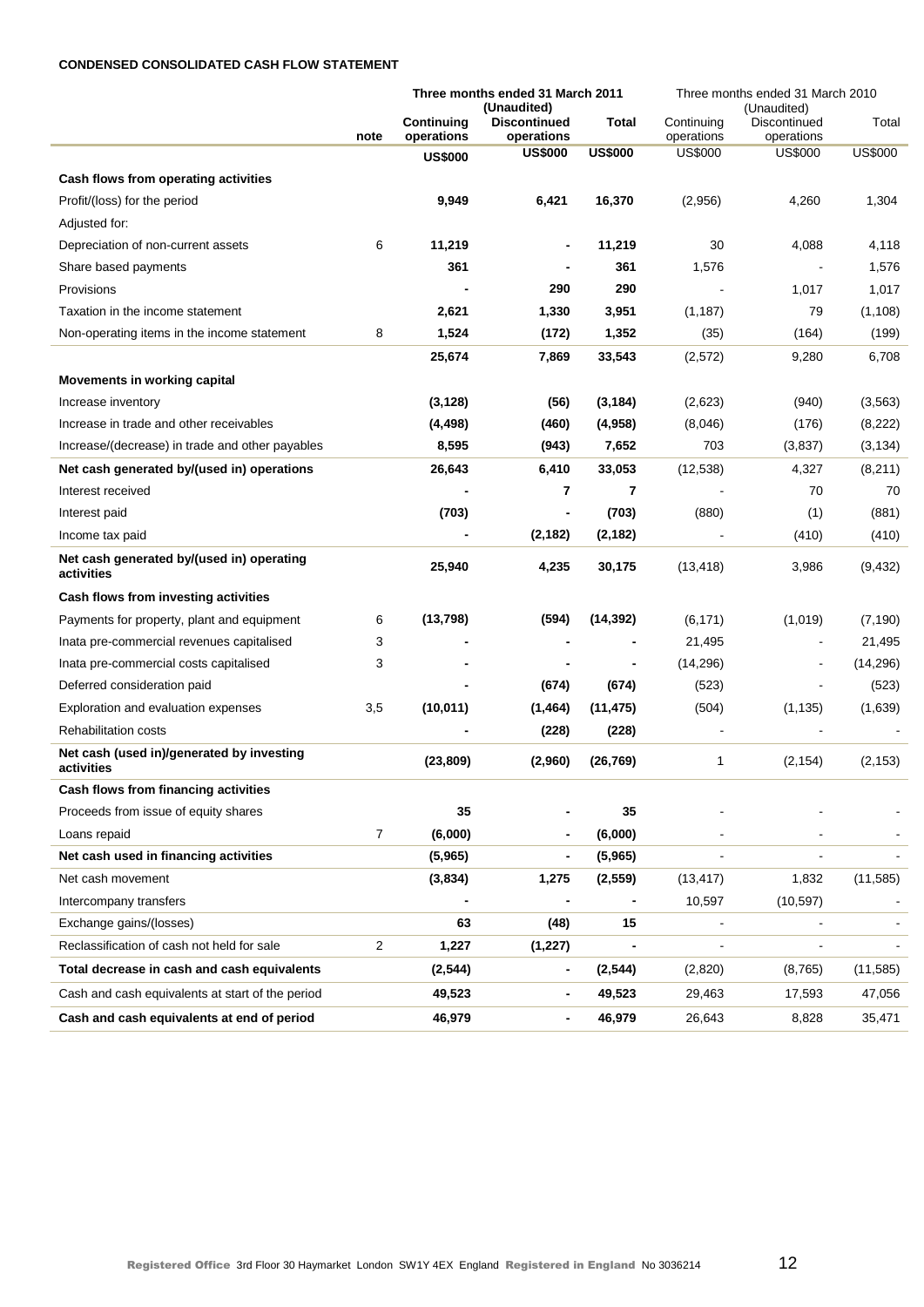### **NOTES TO THE CONDENSED CONSOLIDATED FINANCIAL STATEMENTS**

#### **1. BASIS OF PREPARATION**

The condensed consolidated quarterly financial statements, which are unaudited, have been prepared in accordance with the requirements of International Accounting Standard 34 as adopted for use in the European Union. This condensed quarterly report does not include all the notes of the type normally included in an annual financial report. Accordingly, this condensed report is to be read in conjunction with the Annual Report for the year ended 31 December 2010, which has been prepared in accordance with IFRS as adopted by the European Union, and any public announcements made by the Group during the interim reporting period.

The financial information set out in this quarterly report does not constitute statutory accounts as defined in Section 435 of the Companies Act 2006. The unaudited condensed quarterly financial statements for the three months ended 31 March 2011 have been drawn up using accounting policies and presentation expected to be adopted in the Group's full financial statements for the year ending 31 December 2011, which are not expected to be significantly different to those set out in note 1 to the Group's audited financial statements for the year ended 31 December 2010.

The Company's statutory financial statements for the year ended 31 December 2010 are available on the Company's website [www.avocet.co.uk.](http://www.avocet.co.uk/) The auditor's report on those financial statements was unqualified and did not contain a statement under sections 498(2) or (3) of the Companies Act 2006.

After review of the Group's operations, the directors have a reasonable expectation that the Group has adequate resources to continue in operational existence for the foreseeable future. Accordingly, the directors continue to adopt the going concern basis in preparing the unaudited condensed interim financial statements.

#### **2. DISPOSAL GROUP CLASSIFIED AS HELD FOR SALE AND DISCONTINUED OPERATIONS**

On 24 December 2010, the Company announced that it had signed a binding agreement for the conditional sale of its South East Asian assets for cash consideration of US\$200 million. The South East Asian assets include the Penjom mine in Malaysia; the North Lanut mine and Bakan project in North Sulawesi, Indonesia; and a number of exploration properties in Indonesia. Completion is conditional on government agency approvals and other conditions precedent. The transaction was also subject to certain rights of first refusal ("ROFR") held by minority interest parties. By 10 February 2011, being the expiry date for notification of exercise by minority interests of their rights of first refusal over certain of the sale assets, these rights had either lapsed unexercised or been assigned to J&Partners; further issues remain to be addressed.

The signing of the agreement to sell the Group's South East Asian assets concluded a strategic review of these assets that had been undertaken during 2010. The outcome of this process was a conclusion that the sale of these assets was the best way of delivering value to shareholders from the South East Asian business. Therefore, in accordance with IFRS 5, Noncurrent Assets Held for Sale and Discontinued Operations, all of the assets and liabilities of the Indonesian and Malaysian operations, apart from cash, have been treated as a disposal group and are disclosed separately on the statement of financial position at 31 December 2010 and 31 March 2011. Comparative periods, prior to the signing of the agreement for sale, are not re-presented. Prior to the reclassification, management reviewed the carrying values and recognition of assets and liabilities respectively, and no adjustments have been required to measure assets and liabilities at the lower of carrying value or fair value less costs to sell.

The disposal will be on a debt-free cash-free basis, and therefore the cash held in the Indonesian and Malaysian entities at 31 December 2010 and 31 March 2011 has been treated as Group cash and cash equivalents and does not form part of held for sale assets.

The results of the Malaysian and Indonesian operations have been treated as discontinued operations and presented separately in the income statement for both the current and comparative period.

From 24 December 2010, the date on which the criteria for being held for sale were met, no depreciation has been charged in the Group financial statements for the Malaysian and Indonesian assets, in accordance with IFRS.

The disposal group comprises all operations that are classified as the Malaysian and Indonesian segments for the purposes of segmental reporting under IFRS 8. The internal reporting of the results of these operations to management remains unchanged. Therefore, the results of these segments remain included in the segmental analysis presented in Note 3 and provide an analysis of the net profit from discontinued operations, the composition of disposal group assets and liabilities, and cash flows attributable to discontinued operations.

The goodwill and deferred consideration recognised in the consolidated statement of financial position at 31 March 2010 relates to Avocet's 80 per cent interest in the Indonesian company PT Avocet Bolaang Mongondow. The goodwill and deferred consideration relate to the disposal group held for sale, therefore the respective carrying values at the period end have been included in the assets and liabilities of the disposal group held for sale. Prior to the transfer to the disposal group, the recoverability of the goodwill was assessed by reference to the recoverable amount of PT Avocet Bolaang Mongondow and no impairment was required.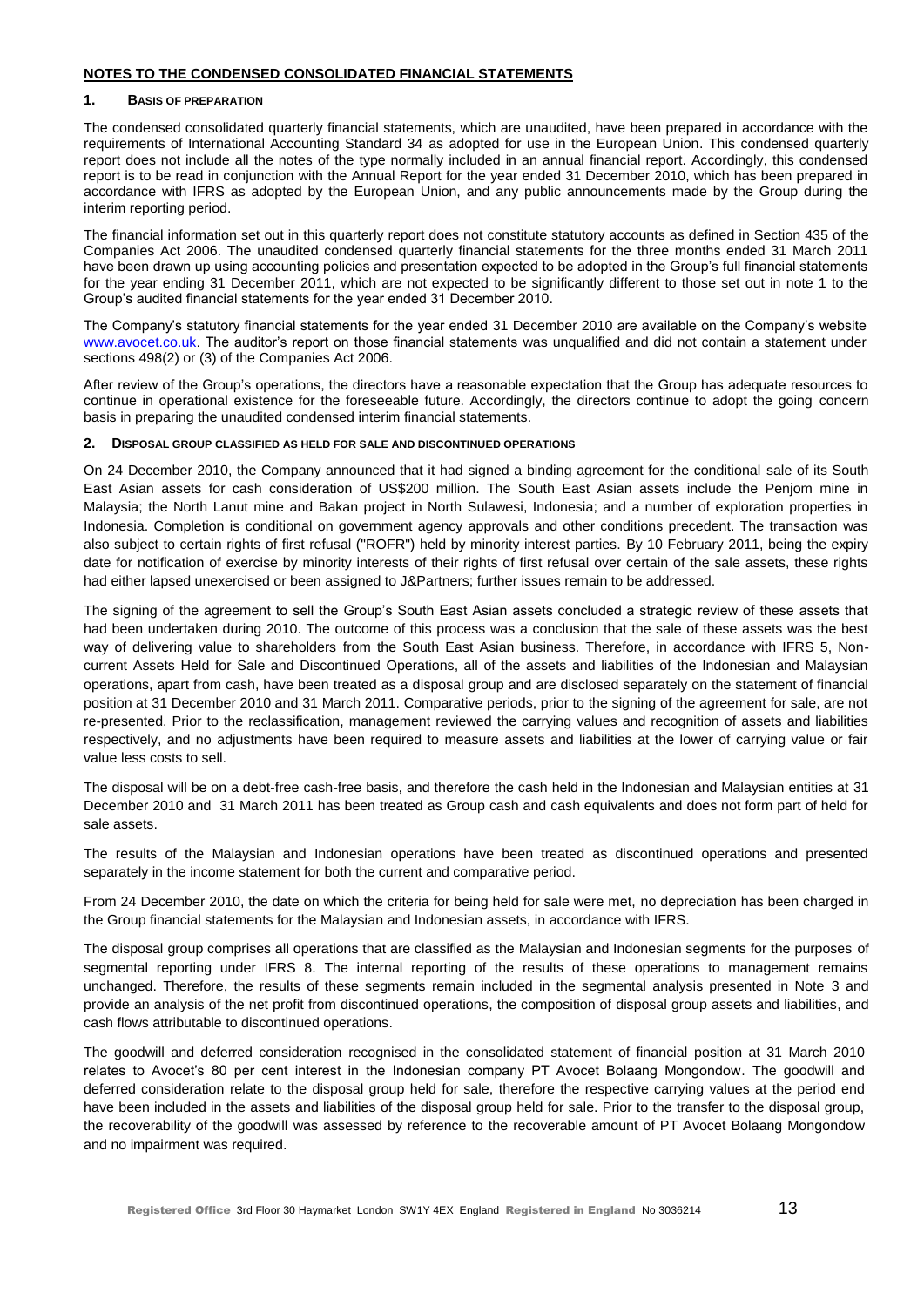### **3. SEGMENTAL REPORTING**

| For the three months ended 31 March<br>2011         |     |                | <b>Continuing operations</b> |                | <b>Discontinued operations</b> |                  |                |                |
|-----------------------------------------------------|-----|----------------|------------------------------|----------------|--------------------------------|------------------|----------------|----------------|
|                                                     |     | <b>UK</b>      | West<br><b>Africa</b>        | <b>Total</b>   | <b>Malaysia</b>                | <b>Indonesia</b> | <b>Total</b>   | <b>TOTAL</b>   |
|                                                     |     | <b>US\$000</b> | <b>US\$000</b>               | <b>US\$000</b> | <b>US\$000</b>                 | <b>US\$000</b>   | <b>US\$000</b> | <b>US\$000</b> |
| <b>INCOME STATEMENT</b>                             |     |                |                              |                |                                |                  |                |                |
| <b>Revenue</b>                                      |     |                | 55,767                       | 55,767         | 15,593                         | 16,428           | 32,021         | 87,788         |
| <b>Cost of Sales</b>                                |     | 258            | (39, 546)                    | (39, 288)      | (14, 207)                      | (10, 223)        | (24, 430)      | (63, 718)      |
| Cash production costs:                              |     |                |                              |                |                                |                  |                |                |
| - mining                                            |     |                | (6, 507)                     | (6, 507)       | (8,606)                        | (5,007)          | (13, 613)      | (20, 120)      |
| - processing                                        |     |                | (9,848)                      | (9,848)        | (3, 594)                       | (2, 445)         | (6,039)        | (15, 887)      |
| - overheads                                         |     |                | (5,274)                      | (5,274)        | (543)                          | (1,688)          | (2, 231)       | (7, 505)       |
| - royalties                                         |     |                | (3,947)                      | (3,947)        | (1,098)                        | (85)             | (1, 183)       | (5, 130)       |
|                                                     |     |                | (25, 576)                    | (25, 576)      | (13, 841)                      | (9,225)          | (23,066)       | (48, 642)      |
| Changes in inventory                                |     |                | (980)                        | (980)          | (164)                          | 265              | 101            | (879)          |
| Other cost of sales                                 | (a) | 292            | (1,805)                      | (1, 513)       | (202)                          | (1,263)          | (1, 465)       | (2,978)        |
| Depreciation and amortisation                       | (b) | (34)           | (11, 185)                    | (11, 219)      |                                |                  |                | (11, 219)      |
| Gross profit                                        |     | 258            | 16,221                       | 16,479         | 1,386                          | 6,205            | 7,591          | 24,070         |
| Administrative expenses and<br>share based payments |     | (2, 295)       | $\overline{\phantom{a}}$     | (2, 295)       |                                |                  |                | (2, 295)       |
| <b>Operating (loss)/profit</b>                      |     | (2,037)        | 16,221                       | 14,184         | 1,386                          | 6,205            | 7,591          | 21,775         |
| Net finance items                                   |     | (391)          | (1, 223)                     | (1,614)        | (2)                            | 162              | 160            | (1, 454)       |
| (Loss)/profit before taxation                       |     | (2, 428)       | 14,998                       | 12,570         | 1,384                          | 6,367            | 7,751          | 20,321         |
| Taxation                                            |     | $\blacksquare$ | (2,621)                      | (2,621)        | (241)                          | (1,089)          | (1, 330)       | (3,951)        |
| (Loss)/profit for the period                        |     | (2, 428)       | 12,377                       | 9,949          | 1,143                          | 5,278            | 6,421          | 16,370         |
| Attributable to:                                    |     |                |                              |                |                                |                  |                |                |
| Non-controlling interest                            |     |                | 1,088                        | 1,088          |                                | 1,194            | 1,194          | 2,282          |
| Equity shareholders of parent<br>company            |     | (2, 428)       | 11,289                       | 8,861          | 1,143                          | 4,084            | 5,227          | 14,088         |
|                                                     |     | (2, 428)       | 12,377                       | 9,949          | 1,143                          | 5,278            | 6,421          | 16,370         |
| <b>EBITDA</b>                                       | (c) | (2,003)        | 27,406                       | 25,403         | 1,386                          | 6,205            | 7,591          | 32,994         |

(a) Other cost of sales represents costs not directly attributable to production, including exploration expenditure expensed;

(b) Includes amounts in respect of the amortisation of mine closure provision at Inata;

(c) EBITDA represents earnings before exceptional items, finance items, tax, depreciation and amortisation. EBITDA is not defined by IFRS but is commonly used as an indication of underlying cash generation.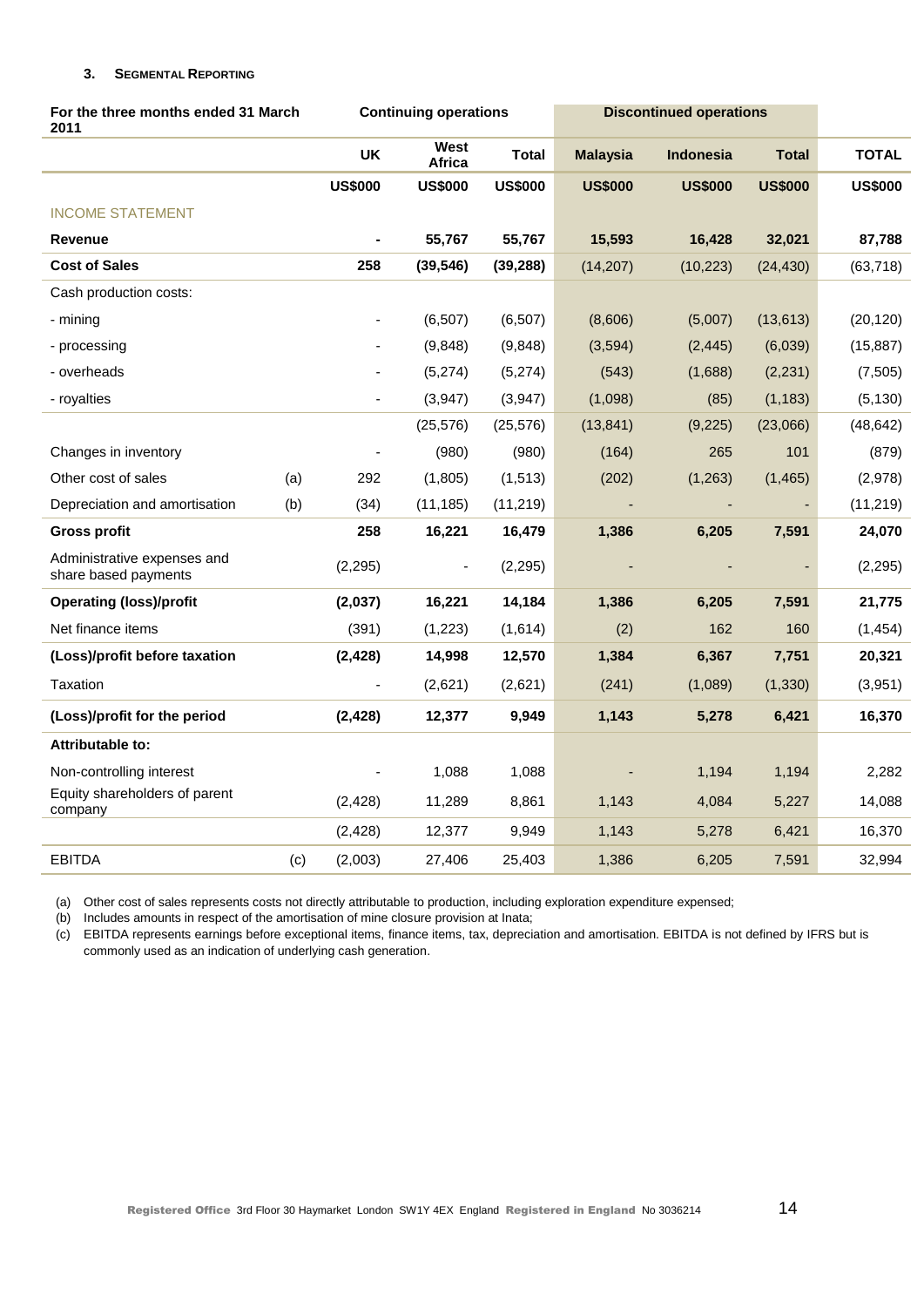### **3. SEGMENTAL REPORTING (CONTINUED)**

|                                                           |     |                      | <b>Continuing operations</b>     |                         |                                   | <b>Discontinued operations</b>     |                                |                                |
|-----------------------------------------------------------|-----|----------------------|----------------------------------|-------------------------|-----------------------------------|------------------------------------|--------------------------------|--------------------------------|
| At 31 March 2011                                          |     | <b>UK</b>            | West<br>Africa                   | <b>Total</b>            | <b>Malaysia</b>                   | <b>Indonesia</b>                   | <b>Total</b>                   | <b>TOTAL</b>                   |
|                                                           |     | <b>US\$000</b>       | <b>US\$000</b>                   | <b>US\$000</b>          | <b>US\$000</b>                    | <b>US\$000</b>                     | <b>US\$000</b>                 | <b>US\$000</b>                 |
| <b>STATEMENT OF FINANCIAL</b><br><b>POSITION</b>          |     |                      |                                  |                         |                                   |                                    |                                |                                |
| Non-current assets                                        |     | 1,678                | 280,054                          | 281,732                 | 44,061                            | 53,760                             | 97,821                         | 379,553                        |
| Inventories                                               |     |                      | 23,506                           | 23,506                  | 9,293                             | 12,306                             | 21,599                         | 45,105                         |
| Trade and other receivables                               |     | 678                  | 18,148                           | 18,826                  | 2,558                             | 7,790                              | 10,348                         | 29,174                         |
| Cash and cash equivalents                                 |     | 24,307               | 22,672                           | 46,979                  |                                   |                                    |                                | 46,979                         |
| <b>Total assets</b>                                       |     | 26,663               | 344,380                          | 371,043                 | 55,912                            | 73,856                             | 129,768                        | 500,811                        |
| <b>Current liabilities</b>                                |     | (27, 496)            | (60, 133)                        | (87, 629)               | (7, 268)                          | (8, 428)                           | (15,696)                       | (103, 325)                     |
| Non-current liabilities                                   |     | (430)                | (38, 521)                        | (38, 951)               | (10, 594)                         | (15, 043)                          | (25, 637)                      | (64, 588)                      |
| <b>Total liabilities</b>                                  |     | (27, 926)            | (98, 654)                        | (126, 580)              | (17, 862)                         | (23, 471)                          | (41, 333)                      | (167, 913)                     |
| <b>Net assets</b>                                         |     | (1, 263)             | 245,726                          | 244,463                 | 38,050                            | 50,385                             | 88,435                         | 332,898                        |
| For the three months ended<br>31 March 2011               |     | UK<br><b>US\$000</b> | West<br>Africa<br><b>US\$000</b> | Total<br><b>US\$000</b> | <b>Malaysia</b><br><b>US\$000</b> | <b>Indonesia</b><br><b>US\$000</b> | <b>Total</b><br><b>US\$000</b> | <b>TOTAL</b><br><b>US\$000</b> |
| <b>CASH FLOW STATEMENT</b>                                |     |                      |                                  |                         |                                   |                                    |                                |                                |
| (Loss)/profit for the period                              |     | (2, 428)             | 12,377                           | 9,949                   | 1,143                             | 5,278                              | 6,421                          | 16,370                         |
| Adjustments for non-cash items                            | (d) | (1, 267)             | 16,992                           | 15,725                  | 231                               | 1,217                              | 1,448                          | 17,173                         |
| Movements in working capital                              |     | (4,318)              | 5,287                            | 969                     | (1, 421)                          | (38)                               | (1, 459)                       | (490)                          |
| Net cash (used in)/generated<br>by operations             |     | (8,013)              | 34,656                           | 26,643                  | (47)                              | 6,457                              | 6,410                          | 33,053                         |
| Net interest (paid)/received                              |     |                      | (703)                            | (703)                   | 3                                 | $\overline{4}$                     | $\overline{7}$                 | (696)                          |
| Net tax paid                                              |     |                      |                                  |                         | (598)                             | (1, 584)                           | (2, 182)                       | (2, 182)                       |
| Purchase of property, plant<br>and equipment              |     | (5)                  | (13, 793)                        | (13, 798)               | (244)                             | (350)                              | (594)                          | (14, 392)                      |
| Deferred exploration<br>expenditure                       |     |                      | (10, 011)                        | (10, 011)               | (742)                             | (722)                              | (1, 464)                       | (11, 475)                      |
| Other cash movements                                      | (e) | 687                  | (6, 589)                         | (5,902)                 | (5)                               | (945)                              | (950)                          | (6, 852)                       |
| Reclassification of cash not<br>held for sale             | (f) | 1,227                |                                  | 1,227                   | 1,633                             | (2,860)                            | (1, 227)                       |                                |
| Total (decrease)/increase in<br>cash and cash equivalents |     | (6, 104)             | 3,560                            | (2, 544)                |                                   |                                    | ۰                              | (2, 544)                       |

(d) Includes depreciation and amortisation, share based payments, movement in provisions, taxation in the income statement, and other nonoperating items in the income statement;

(e) Other cash movements include deferred consideration paid, cash flows from financing activities, and exchange gains or losses.

(f) The sale of subsidiaries in South East Asia is for a debt-free cash-free consideration. Therefore, cash held in Malaysian and Indonesian subsidiaries at 31 December 2010 and 31 March has been excluded from held for sales assets, and reported as Group cash in the consolidated statement of financial position.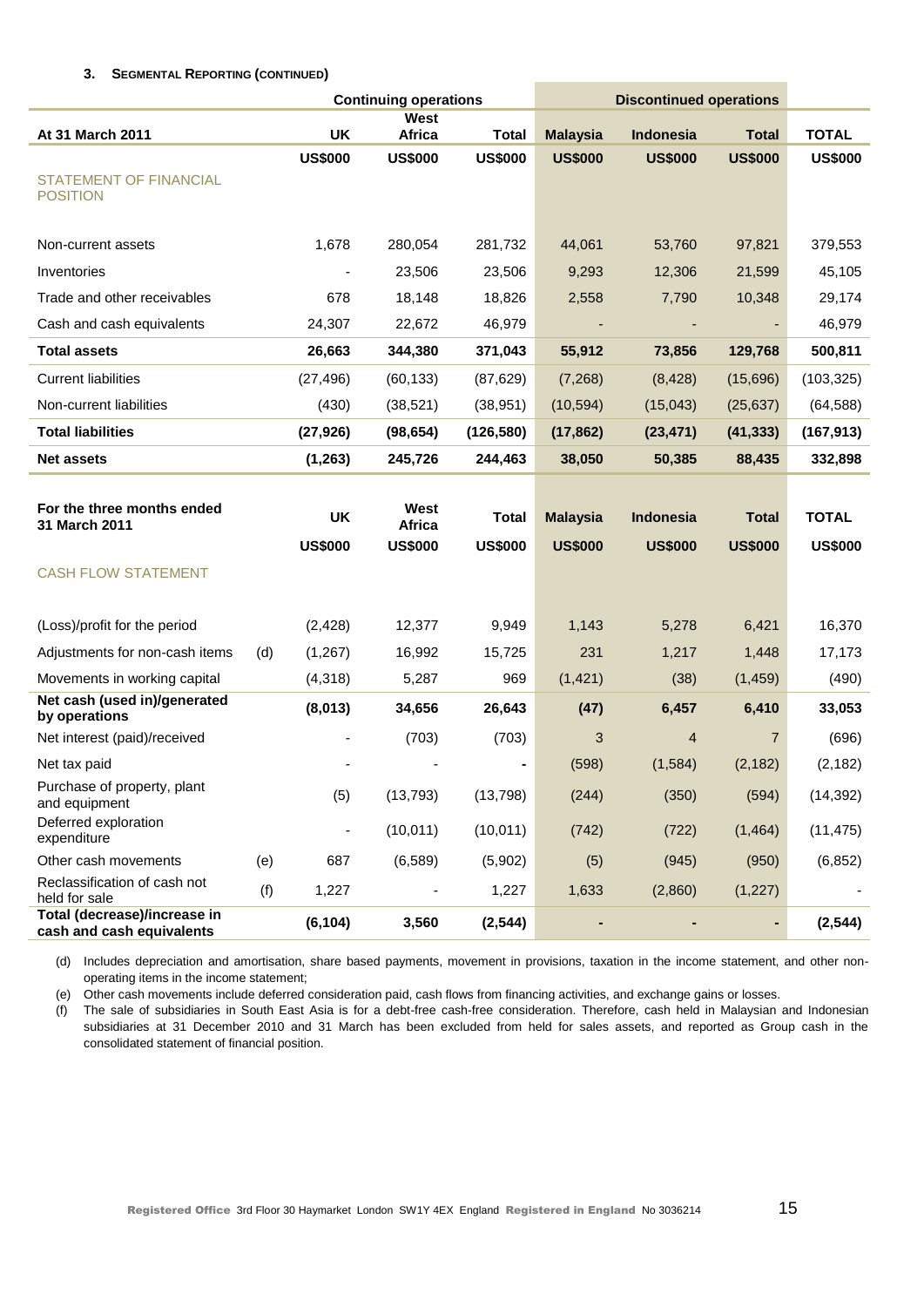### **3. SEGMENTAL REPORTING (CONTINUED)**

| For the three months ended 31 March<br>2010         |     |                | <b>Continuing operations</b> |                              | <b>Discontinued operations</b> |                  |                |                |
|-----------------------------------------------------|-----|----------------|------------------------------|------------------------------|--------------------------------|------------------|----------------|----------------|
|                                                     |     | <b>UK</b>      | West<br>Africa               | <b>Total</b>                 | <b>Malaysia</b>                | <b>Indonesia</b> | <b>Total</b>   | <b>TOTAL</b>   |
|                                                     |     | <b>US\$000</b> | <b>US\$000</b>               | <b>US\$000</b>               | <b>US\$000</b>                 | <b>US\$000</b>   | <b>US\$000</b> | <b>US\$000</b> |
| <b>INCOME STATEMENT</b>                             |     |                |                              |                              |                                |                  |                |                |
| Revenue                                             |     |                |                              | -                            | 15,506                         | 11,664           | 27,170         | 27,170         |
| <b>Cost of Sales</b>                                |     | (938)          | $\blacksquare$               | (938)                        | (12, 508)                      | (10, 487)        | (22, 995)      | (23, 933)      |
| Cash production costs:                              |     |                |                              |                              |                                |                  |                |                |
| - mining                                            |     |                |                              | $\overline{\phantom{0}}$     | (6, 594)                       | (3,753)          | (10, 347)      | (10, 347)      |
| - processing                                        |     |                |                              | $\qquad \qquad \blacksquare$ | (2, 975)                       | (1,763)          | (4,738)        | (4,738)        |
| - overheads                                         |     |                |                              | $\blacksquare$               | (537)                          | (1,614)          | (2, 151)       | (2, 151)       |
| - royalties                                         |     | $\blacksquare$ |                              | $\overline{\phantom{a}}$     | (1,083)                        | (80)             | (1, 163)       | (1, 163)       |
|                                                     |     |                |                              | ä,                           | (11, 189)                      | (7, 210)         | (18, 399)      | (18, 399)      |
| Changes in inventory                                |     |                |                              | ÷,                           | 68                             | 990              | 1,058          | 1,058          |
| Other cost of sales                                 | (a) | (908)          |                              | (908)                        | 133                            | (1,699)          | (1, 566)       | (2, 474)       |
| Depreciation and amortisation                       | (b) | (30)           | $\blacksquare$               | (30)                         | (1,520)                        | (2,568)          | (4,088)        | (4, 118)       |
| Gross (loss)/profit                                 |     | (938)          | $\blacksquare$               | (938)                        | 2,998                          | 1,177            | 4,175          | 3,237          |
| Administrative expenses and<br>share based payments |     | (3, 240)       | $\blacksquare$               | (3, 240)                     |                                |                  |                | (3, 240)       |
| <b>Operating (loss)/profit</b>                      |     | (4, 178)       | ٠                            | (4, 178)                     | 2,998                          | 1,177            | 4,175          | (3)            |
| Net finance items                                   |     | 35             |                              | 35                           | 108                            | 56               | 164            | 199            |
| (Loss)/profit before taxation                       |     | (4, 143)       | $\blacksquare$               | (4, 143)                     | 3,106                          | 1,233            | 4,339          | 196            |
| Taxation                                            |     | 1,187          | $\blacksquare$               | 1,187                        |                                | (79)             | (79)           | 1,108          |
| (Loss)/profit for the period                        |     | (2,956)        | $\blacksquare$               | (2,956)                      | 3,106                          | 1,154            | 4,260          | 1,304          |
| <b>Attributable to:</b>                             |     |                |                              |                              |                                |                  |                |                |
| Non-controlling interest                            |     |                |                              |                              |                                | 199              | 199            | 199            |
| Equity shareholders of parent<br>company            |     | (2,956)        | $\blacksquare$               | (2,956)                      | 3,106                          | 955              | 4,061          | 1,105          |
|                                                     |     | (2,956)        | $\blacksquare$               | (2,956)                      | 3,106                          | 1,154            | 4,260          | 1,304          |
| <b>EBITDA</b>                                       | (c) | (4, 148)       | $\overline{a}$               | (4, 148)                     | 4,518                          | 3,745            | 8,263          | 4,115          |

(a) Other cost of sales represents costs not directly attributable to production, including exploration expenditure expensed;

(b) Includes amounts in respect of the amortisation of mine closure provisions at Penjom and North Lanut;

(c) EBITDA represents earnings before exceptional items, finance items, tax, depreciation and amortisation. EBITDA is not defined by IFRS but is commonly used as an indication of underlying cash generation.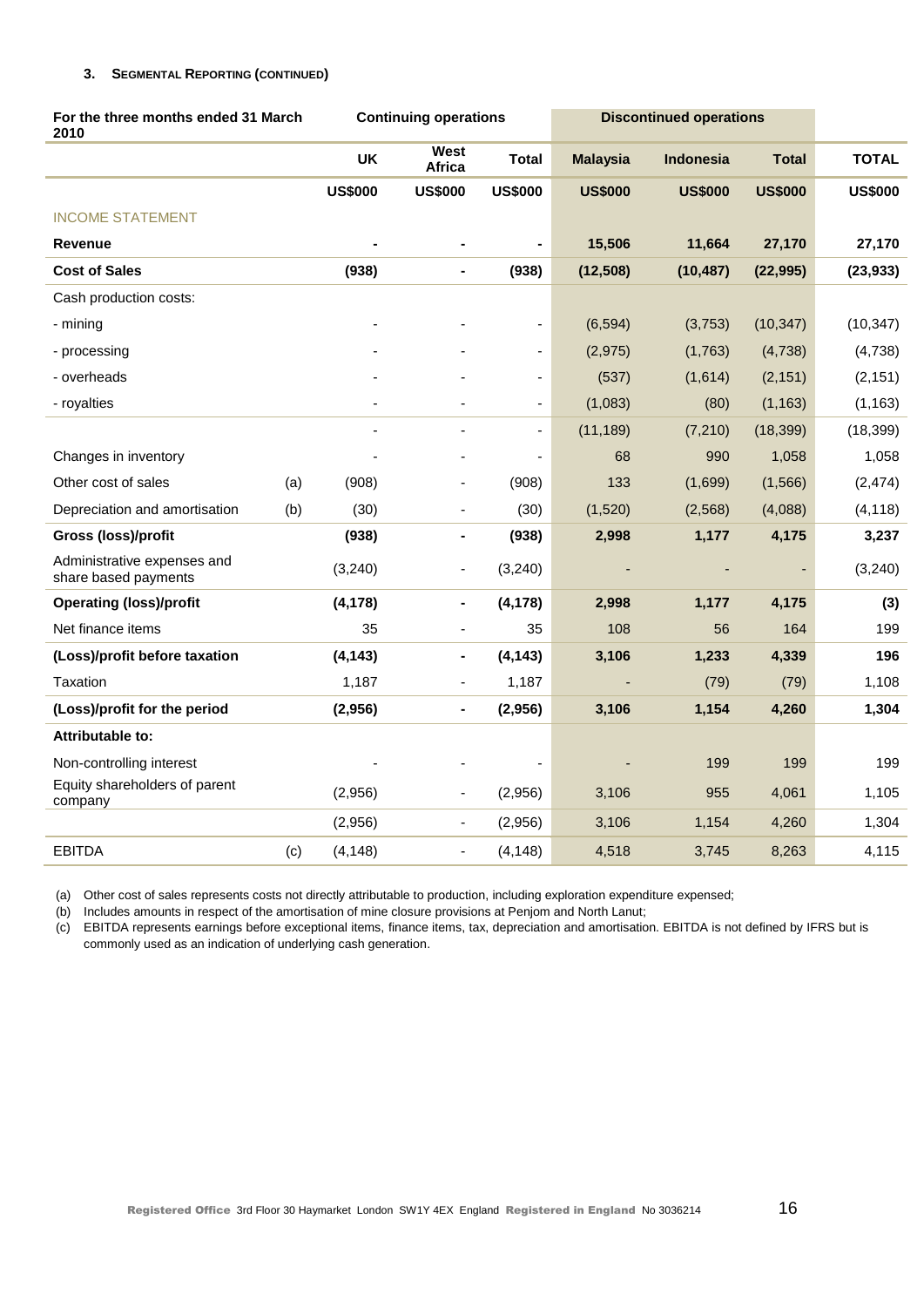### **3. SEGMENTAL REPORTING (CONTINUED)**

|                                                           | <b>Continuing operations</b> |                          |                | <b>Discontinued operations</b> |                 |                  |                          |                |
|-----------------------------------------------------------|------------------------------|--------------------------|----------------|--------------------------------|-----------------|------------------|--------------------------|----------------|
| At 31 March 2010                                          |                              | <b>UK</b>                | West<br>Africa | <b>Total</b>                   | <b>Malaysia</b> | <b>Indonesia</b> | <b>Total</b>             | <b>TOTAL</b>   |
|                                                           |                              | <b>US\$000</b>           | <b>US\$000</b> | <b>US\$000</b>                 | <b>US\$000</b>  | <b>US\$000</b>   | <b>US\$000</b>           | <b>US\$000</b> |
| <b>STATEMENT OF FINANCIAL</b><br><b>POSITION</b>          |                              |                          |                |                                |                 |                  |                          |                |
| Non-current assets                                        |                              | 15,488                   | 236,660        | 252,148                        | 37,974          | 50,458           | 88,432                   | 340,580        |
| Inventories                                               |                              |                          | 11,508         | 11,508                         | 11,695          | 11,628           | 23,323                   | 34,831         |
| Trade and other receivables                               |                              | 2,906                    | 8,766          | 11,672                         | 2,517           | 9,637            | 12,154                   | 23,826         |
| Cash and cash equivalents                                 |                              | 4,414                    | 22,229         | 26,643                         | 3,632           | 5,196            | 8,828                    | 35,471         |
| <b>Total assets</b>                                       |                              | 22,808                   | 279,163        | 301,971                        | 55,818          | 76,919           | 132,737                  | 434,708        |
| <b>Current liabilities</b>                                |                              | (2, 145)                 | (44, 971)      | (47, 116)                      | (7, 265)        | (6, 855)         | (14, 120)                | (61, 236)      |
| Non-current liabilities                                   |                              | (27, 927)                | (48, 768)      | (76, 695)                      | (5, 542)        | (12,088)         | (17, 630)                | (94, 325)      |
| <b>Total liabilities</b>                                  |                              | (30, 072)                | (93, 739)      | (123, 811)                     | (12, 807)       | (18, 943)        | (31,750)                 | (155, 561)     |
| <b>Net assets</b>                                         |                              | (7, 264)                 | 185,424        | 178,160                        | 43,011          | 57,976           | 100,987                  | 279,147        |
|                                                           |                              |                          |                |                                |                 |                  |                          |                |
| For the three months ended<br>31 March 2010               |                              | <b>UK</b>                | West<br>Africa | <b>Total</b>                   | <b>Malaysia</b> | <b>Indonesia</b> | <b>Total</b>             | <b>TOTAL</b>   |
|                                                           |                              | <b>US\$000</b>           | <b>US\$000</b> | <b>US\$000</b>                 | <b>US\$000</b>  | <b>US\$000</b>   | <b>US\$000</b>           | <b>US\$000</b> |
| <b>CASH FLOW STATEMENT</b>                                |                              |                          |                |                                |                 |                  |                          |                |
|                                                           |                              |                          |                |                                |                 |                  |                          |                |
| (Loss)/profit for the period                              |                              | (2,956)                  |                | (2,956)                        | 3,106           | 1,154            | 4,260                    | 1,304          |
| Adjustments for non-cash items                            | (d)                          | 384                      |                | 384                            | 1,412           | 3,608            | 5,020                    | 5,404          |
| Movements in working capital                              |                              | 7,009                    | (16, 975)      | (9,966)                        | (3,489)         | (1, 464)         | (4, 953)                 | (14, 919)      |
| Net cash generated by/(used<br>in) operations             |                              | 4,437                    | (16, 975)      | (12, 538)                      | 1,029           | 3,298            | 4,327                    | (8, 211)       |
| Net interest (paid)/received                              |                              |                          | (880)          | (880)                          | 6               | 63               | 69                       | (811)          |
| Net tax paid                                              |                              |                          |                |                                |                 | (410)            | (410)                    | (410)          |
| Purchase of property, plant<br>and equipment              |                              | (12)                     | (6, 159)       | (6, 171)                       | (126)           | (893)            | (1,019)                  | (7, 190)       |
| Inata pre-commercial<br>revenues capitalised              | (f)                          | $\overline{\phantom{a}}$ | 21,495         | 21,495                         |                 |                  | ٠                        | 21,495         |
| Inata pre-commercial costs<br>capitalised                 | (f)                          | $\overline{\phantom{a}}$ | (14, 296)      | (14, 296)                      |                 |                  | $\overline{\phantom{a}}$ | (14, 296)      |
| Deferred exploration<br>expenditure                       |                              | (25)                     | (479)          | (504)                          | (624)           | (511)            | (1, 135)                 | (1,639)        |
| Other cash movements                                      | (e)                          | (17, 432)                | 27,506         | 10,074                         | (7, 227)        | (3,370)          | (10, 597)                | (523)          |
| Total (decrease)/increase in<br>cash and cash equivalents |                              | (13, 032)                | 10,212         | (2,820)                        | (6, 942)        | (1, 823)         | (8, 765)                 | (11, 585)      |

(d) Includes depreciation and amortisation, share based payments, movement in provisions, taxation in the income statement, and other nonoperating items in the income statement;

(e) Other cash movements include deferred consideration paid, cash flows from financing activities, and exchange gains or losses.

(f) All costs and revenues at Inata between 1 January and 31 March 2010 related to the testing and development phase, prior to the commencement of commercial operations. Therefore, these costs and revenues were capitalised as part of mining property, plant and equipment. From 1 April 2010, all revenues and operating expenses in respect of mining operations at Inata were recognised in the income statement.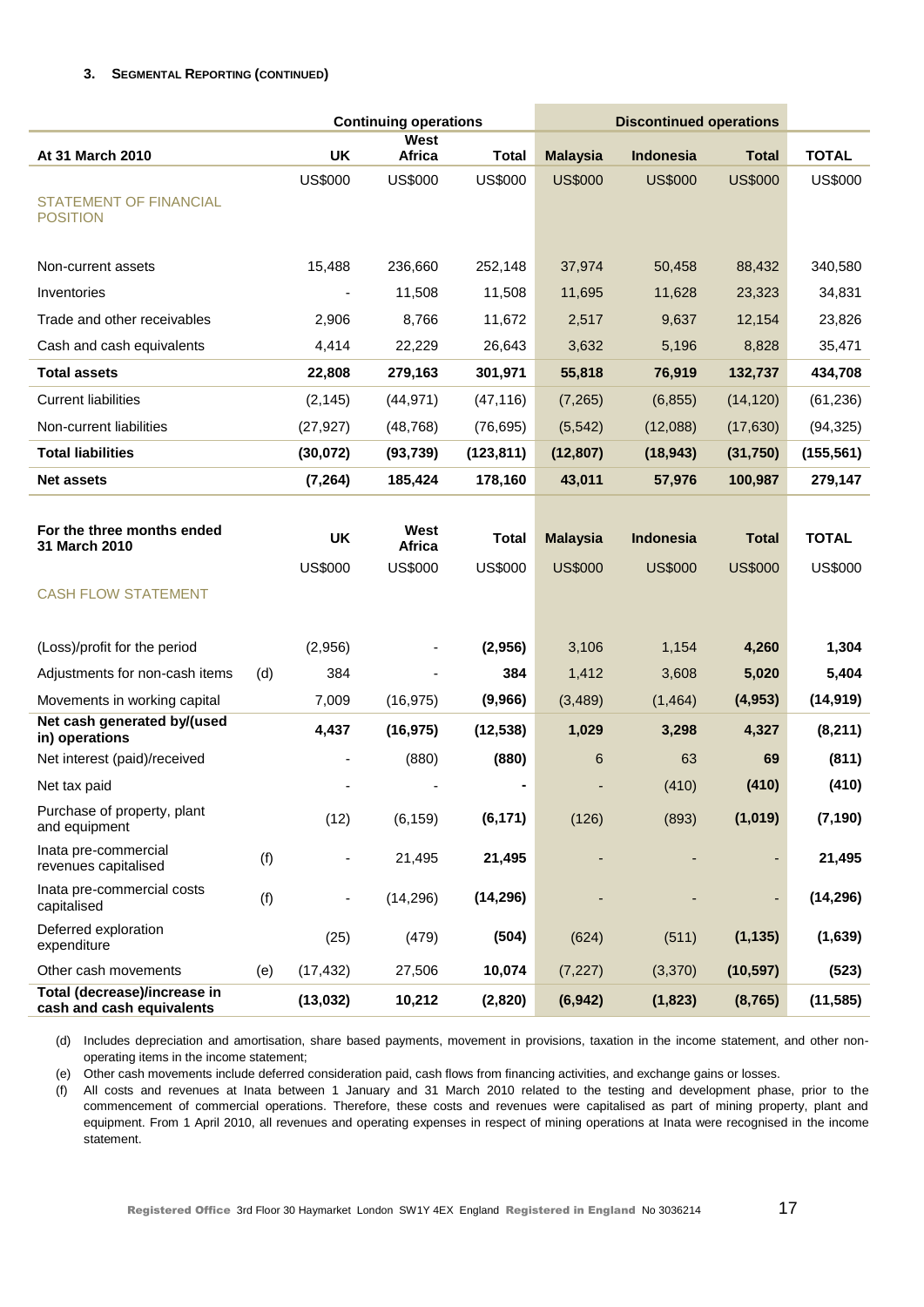### **4. EARNINGS PER SHARE**

Earnings per share are analysed in the table below, presenting earnings per share for continuing and discontinued operations.

|                                                                            | 31 March 2011<br>(three months)<br><b>Unaudited</b> | 31 March 2010<br>(three months)<br>Unaudited |
|----------------------------------------------------------------------------|-----------------------------------------------------|----------------------------------------------|
|                                                                            | <b>Shares</b>                                       | <b>Shares</b>                                |
| Weighted average number of shares in issue for the period                  |                                                     |                                              |
| - number of shares with voting rights                                      | 198,220,867                                         | 194,360,172                                  |
| - effect of share options in issue                                         | 4,106,486                                           | 932,413                                      |
| - total used in calculation of diluted earnings per share                  | 202,327,353                                         | 195,292,585                                  |
|                                                                            | <b>US\$000</b>                                      | <b>US\$000</b>                               |
| Earnings/(loss) per share from continuing operations                       |                                                     |                                              |
| Profit/(loss) for the period from continuing operations                    | 9,949                                               | (2,956)                                      |
| Less non-controlling interest                                              | (1,088)                                             |                                              |
| Profit/(loss) for period attributable to equity shareholders of the parent | 8,861                                               | (2,956)                                      |
| Earnings/(loss) per share                                                  |                                                     |                                              |
| - basic (cents per share)                                                  | 4.47                                                | (1.52)                                       |
| - diluted (cents per share)                                                | 4.38                                                | (1.52)                                       |
| Earnings per share from discontinued operations                            |                                                     |                                              |
| Profit for the period                                                      | 6,421                                               | 4,260                                        |
| Less non-controlling interest                                              | (1, 194)                                            | (199)                                        |
| Profit for period attributable to equity shareholders of the parent        | 5,227                                               | 4,061                                        |
| Earnings per share                                                         |                                                     |                                              |
| - basic (cents per share)                                                  | 2.64                                                | 2.09                                         |
| - diluted (cents per share)                                                | 2.58                                                | 2.08                                         |
|                                                                            |                                                     |                                              |
| Total earnings per share                                                   |                                                     |                                              |
| - basic (cents per share)                                                  | 7.11                                                | 0.57                                         |
| - diluted (cents per share)                                                | 6,96                                                | 0.57                                         |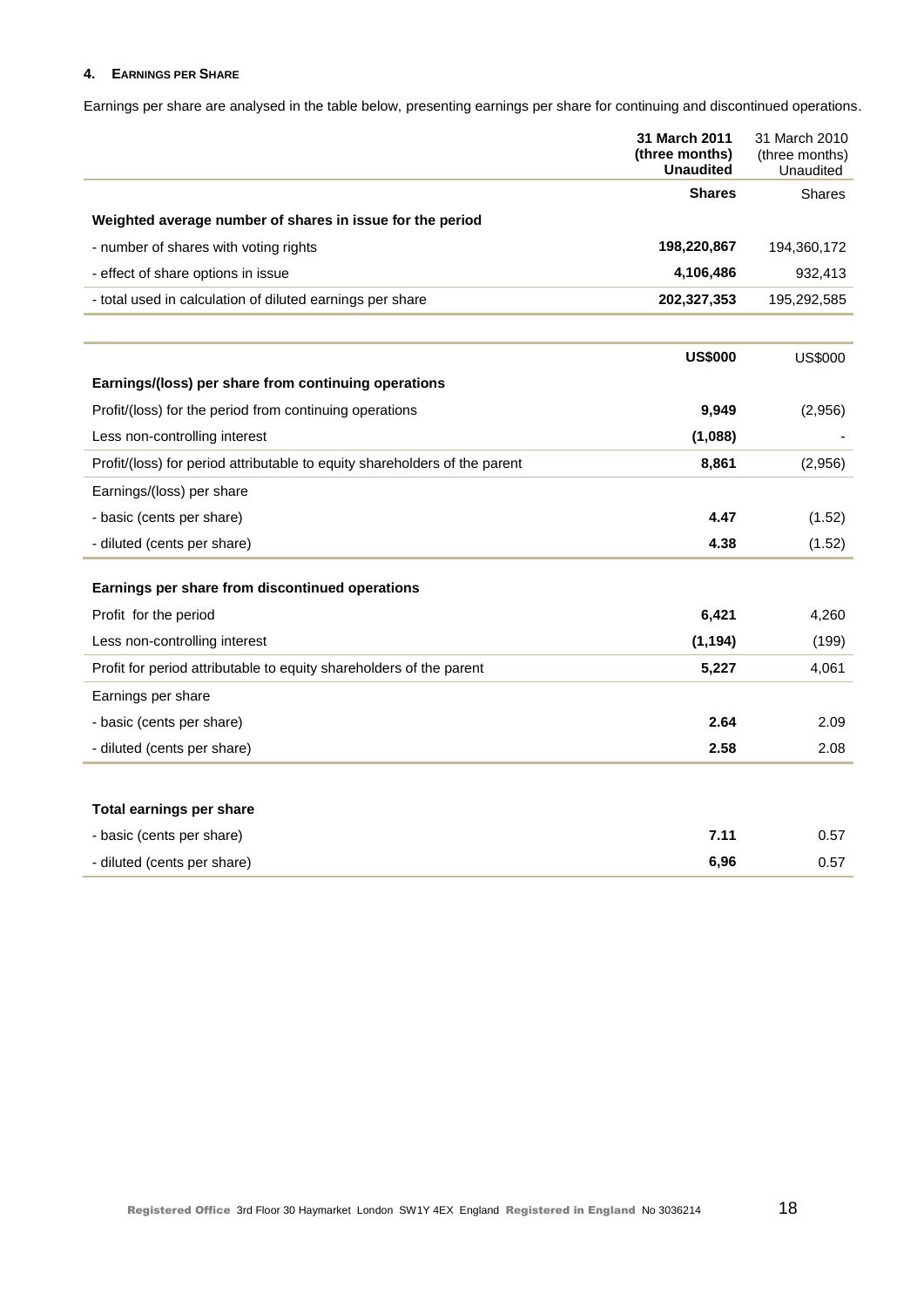#### **5. INTANGIBLE ASSETS**

Intangible assets represent deferred exploration expenditure, the movement in the period is analysed below:

|                               | 31 March<br>2011<br>(3 months) |
|-------------------------------|--------------------------------|
|                               |                                |
| At 1 January                  | 11,091                         |
| Additions                     | 10,011                         |
| Transferred to disposal group | (573)                          |
| At 31 March                   | 20,529                         |

#### **6. PROPERTY, PLANT AND EQUIPMENT**

|                                     | <b>Mining property</b><br>and plant | <b>Office</b><br>equipment |                |
|-------------------------------------|-------------------------------------|----------------------------|----------------|
| Three months ended<br>31 March 2011 | <b>West Africa</b>                  | UK.                        | <b>Total</b>   |
|                                     | <b>US\$000</b>                      | <b>US\$000</b>             | <b>US\$000</b> |
| Cost                                |                                     |                            |                |
| At 1 January 2011                   | 272,227                             | 570                        | 272,797        |
| Additions                           | 13,793                              | 5                          | 13,798         |
| At 31 March 2011                    | 286,020                             | 575                        | 286,595        |
| <b>Depreciation</b>                 |                                     |                            |                |
| At 1 January 2011                   | 32,494                              | 324                        | 32,818         |
| Charge for the period               | 11,185                              | 34                         | 11,219         |
| At 31 March 2011                    | 43,679                              | 358                        | 44,037         |
| <b>Net Book Value</b>               |                                     |                            |                |
| At 31 March 2011                    | 242,341                             | 217                        | 242,558        |
| At 1 January 2011                   | 239,733                             | 246                        | 239,979        |

The net book value of property plant and equipment in Malaysia and Indonesia, of US\$41 million and US\$21 million respectively, is included within the balance of the assets of disposal group held for sale (note 2). From 24 December 2010, the date on which the criteria for being held for sale were met, no depreciation has been charged in the Group financial statements for the Malaysian and Indonesian assets, in accordance with IFRS. During the quarter, US\$0.6 million was spent on property, plant and equipment additions in South East Asia.